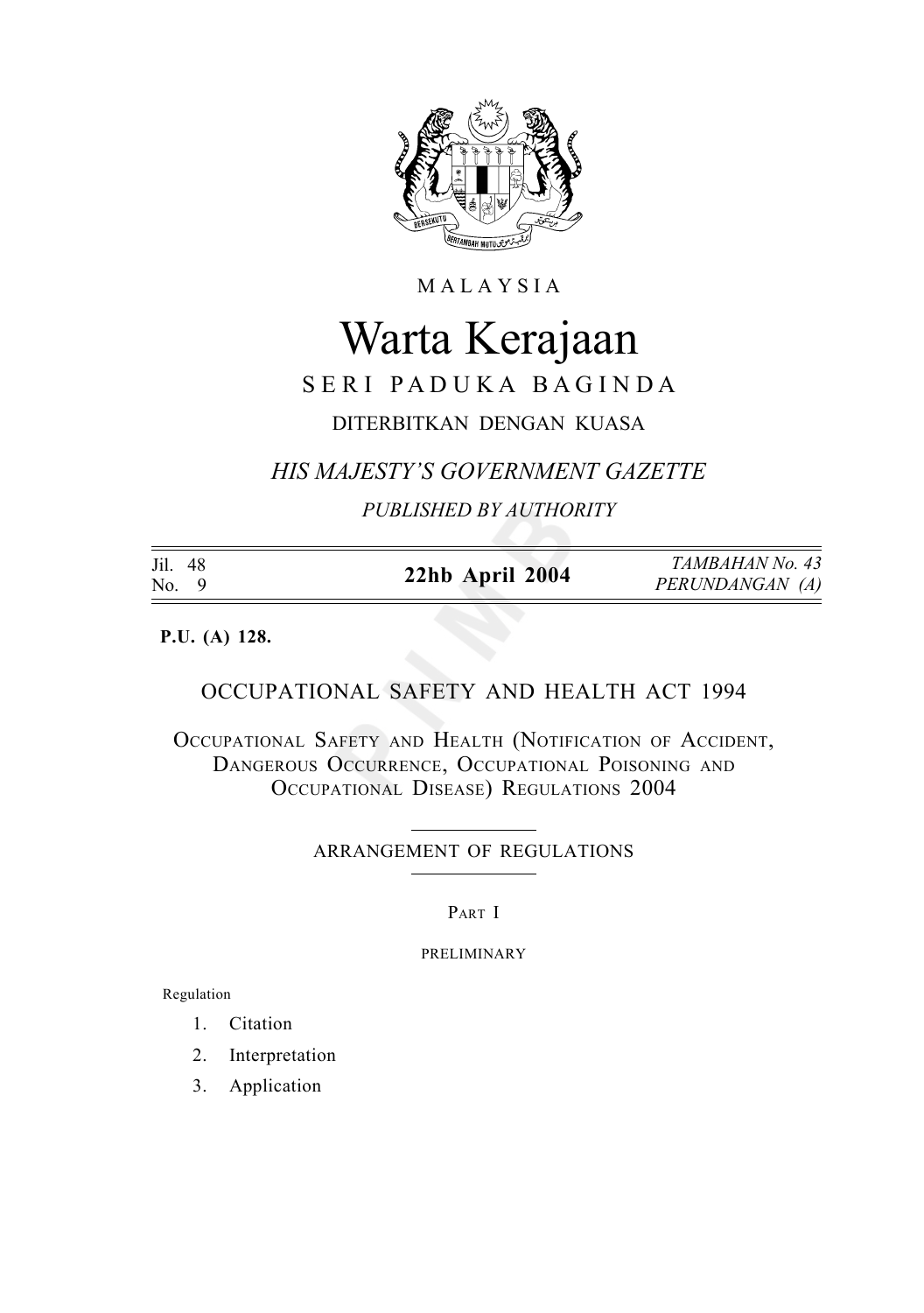## PART II

## NOTIFICATION AND REPORTING OF ACCIDENT, DANGEROUS OCCURRENCE, OCCUPATIONAL POISONING AND OCCUPATIONAL DISEASE

- 4. Exemption from Part II
- 5. Notification and reporting of accident and dangerous occurrence
- 6. Exemption from requirement of regulation 5 to self-employed persons
- 7. Reporting of cases of occupational poisoning and occupational disease
- 8. Exemption from requirement of regulation 7 to self-employed persons

## PART III

NO INTERFERENCE AT ACCIDENT OR DANGEROUS OCCURRENCE SCENE

9. No interference at accident scene or dangerous occurrence scene

## PART IV

## MAINTENANCE OF ALL RECORDS OF ACCIDENT, DANGEROUS OCCURRENCE, OCCUPATIONAL POISONING AND OCCUPATIONAL DISEASE

- 10. Records
- 11. Requirement of further information

## PART V

## **MISCELLANEOUS**

Regulation

- 12. Amendment of Schedule
- 13. Penalty

**SCHEDULES**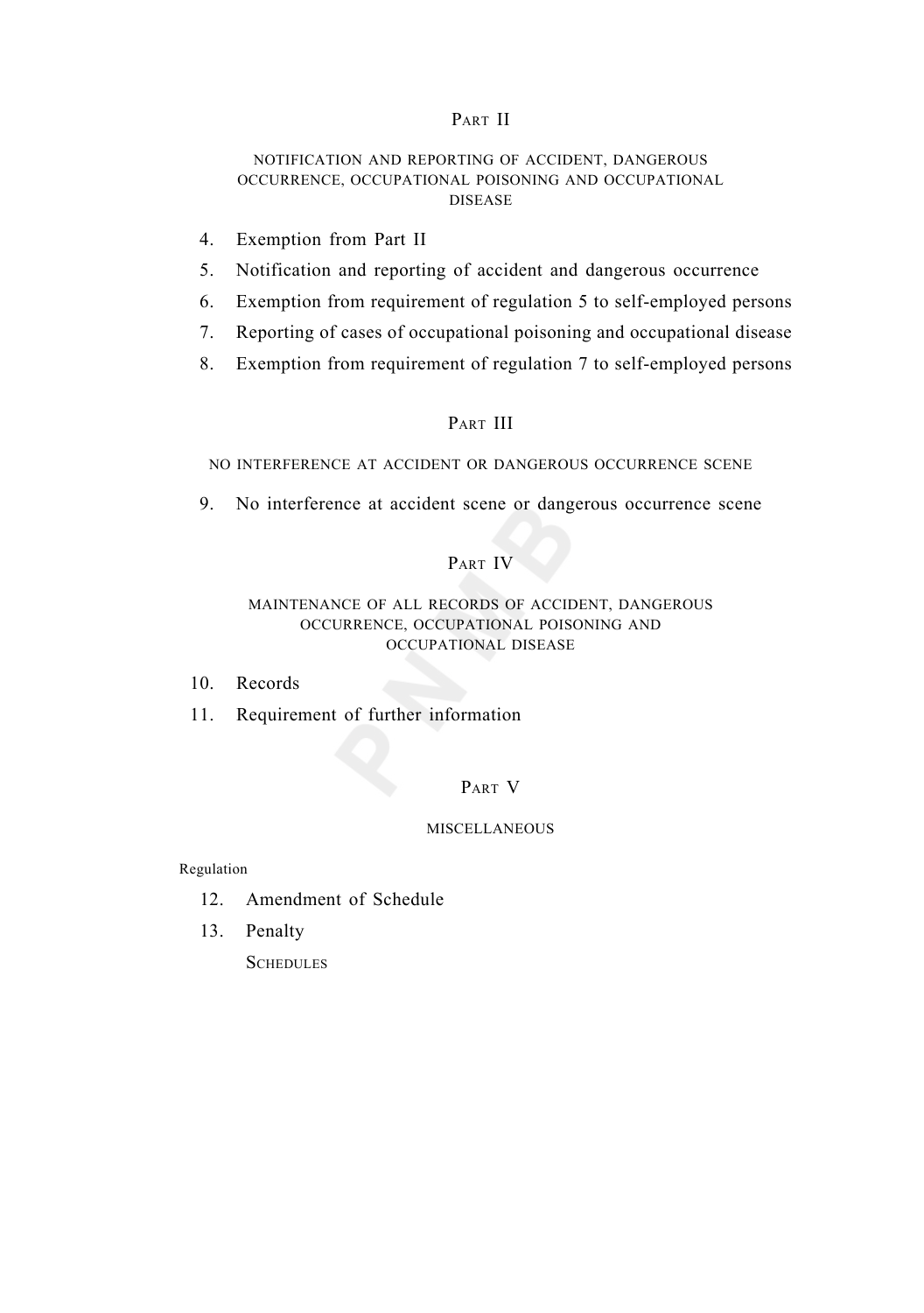## OCCUPATIONAL SAFETY AND HEALTH ACT 1994

## OCCUPATIONAL SAFETY AND HEALTH (NOTIFICATION OF ACCIDENT, DANGEROUS OCCURRENCE, OCCUPATIONAL POISONING AND OCCUPATIONAL DISEASE) REGULATIONS 2004

In exercise of the powers conferred by paragraph  $66(2)(g)$  of the Occupational Safety and Health Act 1994 [*Act 514*], the Minister makes the following regulations:

## PART I

## PRELIMINARY

## **Citation**

1. These regulations may be cited as the **Occupational Safety and Health (Notification of Accident, Dangerous Occurrence, Occupational Poisoning and Occupational Disease) Regulations 2004**.

## **Interpretation**

2. (1) In these Regulations, unless the context otherwise requires—

"authorized" means authorized by government agencies in charge of occupational safety and health or internal security or emergency services or essential services or quarries or mines;

"approved" means approved by the Director General;

"serious bodily injury" means any injury listed in Schedule 1;

"fatal injury" means injury leading to immediate death or death within one year of the accident;

"non-fatal injury" means—

- *(a)* a lost-time injury which prevents a worker from performing normal work and leads to permanent or temporary incapacity for work; or
- *(b)* a no-lost-time injury where no work time is lost beyond that is required for medical attention;

"dangerous occurrence" means an occurrence arising out of or in connection with work and is of a class specified in Schedule 2;

"accident" means an occurrence arising out of or in connection with work which results in fatal injury or non-fatal injury;

"occupational poisoning and occupational disease" means a poisoning or a disease arising out of or in connection with work and is of a class specified in Schedule 3;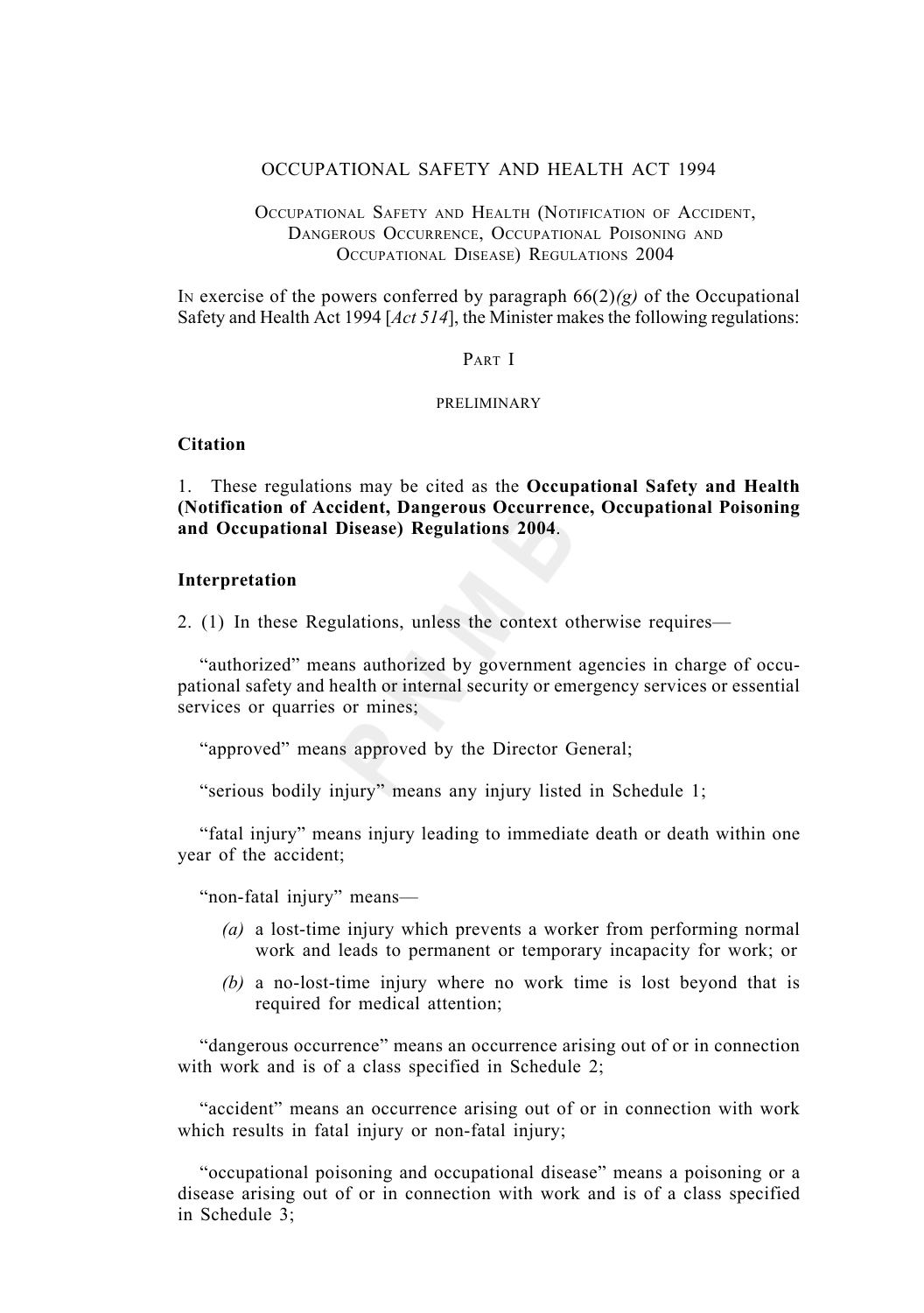"quarry" means any open or underground excavation made for extracting and removing rock material from any land and includes the crushing, the process of grinding, or other treatment work of such material on the site or elsewhere;

"mine" has the same meaning as in section 3 of the Mineral Development Act 1994 [*Act 525*];

"lost-time" means lost days counted from and including the day following the day of the accident measured in calendar days.

(2) In these Regulations, any reference to an accident, dangerous occurrence, occupational poisoning or occupational disease arising out of or in connection with work shall include a reference to an accident or dangerous occurrence or occupational poisoning or occupational disease attributable to the manner of conducting an undertaking, the plant or substances used for the purposes of an undertaking and the condition of the premises so used or any part of them.

## **Application**

3. (1) Subject to subsection 1(2) of the Act, these Regulations shall apply to all places of work.

(2) Nothing in these Regulations shall prejudice any requirement imposed by or under any other written law relating to reporting of accident, dangerous occurrence, occupational poisoning or occupational disease except that compliance with these Regulations shall be deemed to have complied with the provisions of—

- *(a)* sections 31 and 32 of the Factories and Machinery Act 1967 [*Act 139*];
- *(b)* regulation 13 of the Petroleum (Safety Measures) (Transportation of Petroleum by Pipelines) Regulations 1985; and
- *(c)* regulation 23 of the Occupational Safety and Health (Control of Industrial Major Accident Hazards) Regulations 1996.

## PART II

NOTIFICATION AND REPORTING OF ACCIDENT, DANGEROUS OCCURRENCE, OCCUPATIONAL POISONING AND OCCUPATIONAL DISEASE

## **Exemption from Part II**

4. For the purpose of this Part, reporting of any death, injury or condition of a person shall not apply to a patient when undergoing treatment in a hospital or surgery by a doctor or dentist.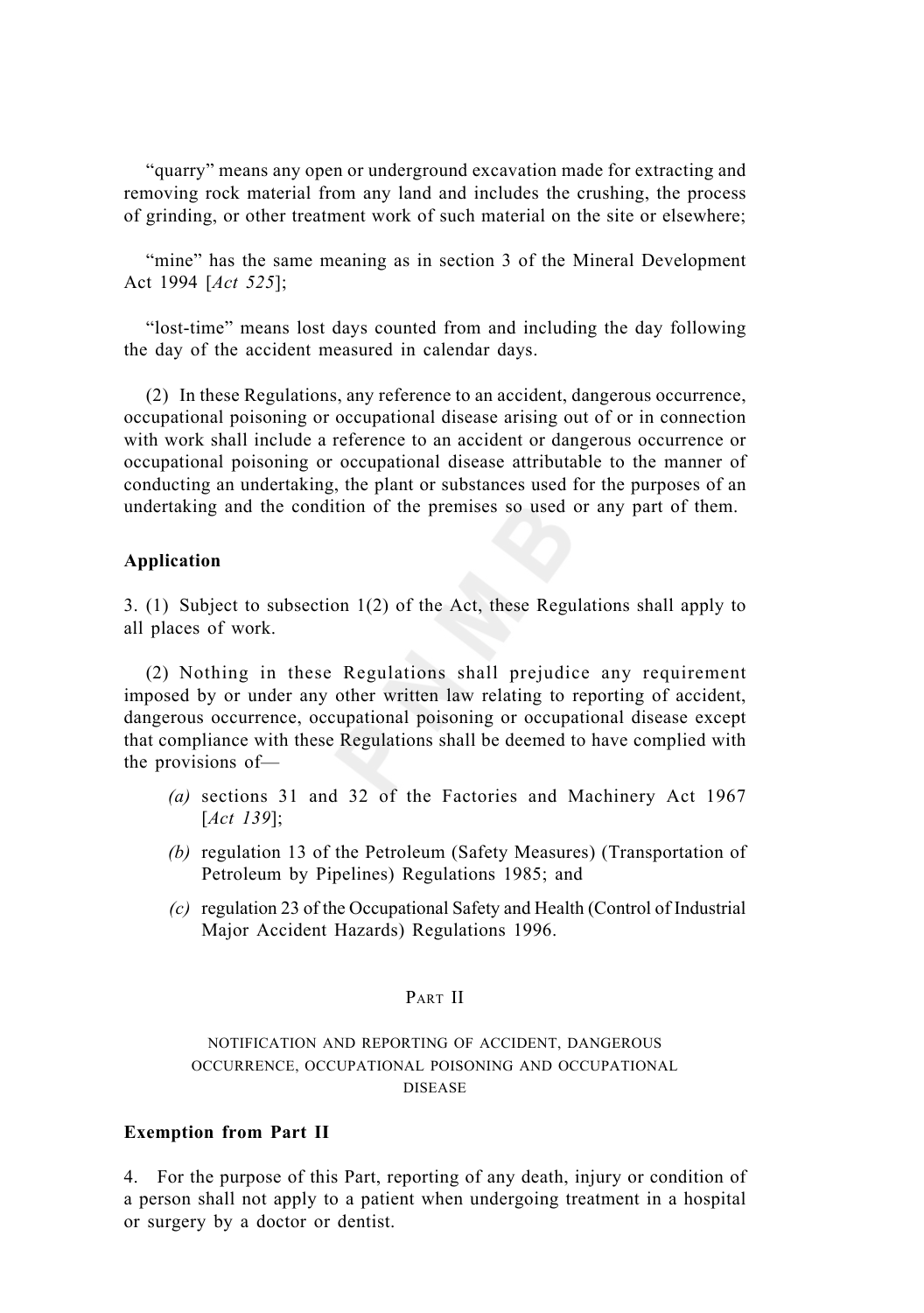## **Notification and reporting of accident and dangerous occurrence**

5. (1) Whenever any accident arising out of or in connection with work which caused any person either—

- *(a)* death; or
- *(b)* serious bodily injury, as specified in First Schedule, which prevents the person from following his normal occupation for more than four calendar days,

or where a dangerous occurrence, as specified in Second Schedule, takes place in any place of work, the employer shall—

- *(aa)* forthwith notify the nearest Department of Occupational Safety and Health office by the quickest means available; and
- *(bb)* within 7 days send a report thereof in an approved form.

(2) Whenever any accident arising out of or in connection with work which causes bodily injury to any person which prevents the person from following his normal occupation for more than four calendar days, the employer shall, within 7 days, send a report thereof in an approved form to the Department of Occupational Safety and Health office.

(3) Where an employee, as a result of an accident arising out of or in connection with work, has suffered an injury or condition reportable under subregulation (1) which causes death within one year of the date of that accident, the employer shall inform the Director General in writing of the death as soon as it comes to his knowledge, whether or not the accident has been reported under subregulation (1).

## **Exemption from requirement of regulation 5 to self-employed persons**

6. Paragraph 5(1)*(aa)* shall not apply to a self-employed person who is injured at premises of which he is the owner or occupier, but paragraph 5(1)*(bb)* shall apply to such self-employed person (other than in the case of death) and it shall be sufficient compliance with the regulation if the self-employed person makes arrangements for the report to be sent to the Department of Occupational Safety and Health office by some other person.

## **Reporting of cases of occupational poisoning and occupational disease**

7. (1) Where a person at work suffers or likely to suffer from one of the occupational poisonings or occupational diseases specified in column 1 of Third Schedule and the work involves one of the activities specified in the corresponding entry in column 2 of that schedule, the employer shall, within 7 days, send a report thereof to the nearest Department of Occupational Safety and Health office in an approved form.

(2) Every registered medical practitioner or medical officer attending to, or called in to visit, a patient whom he believes to be suffering from any of the occupational poisoning or occupational disease listed in Third Schedule, shall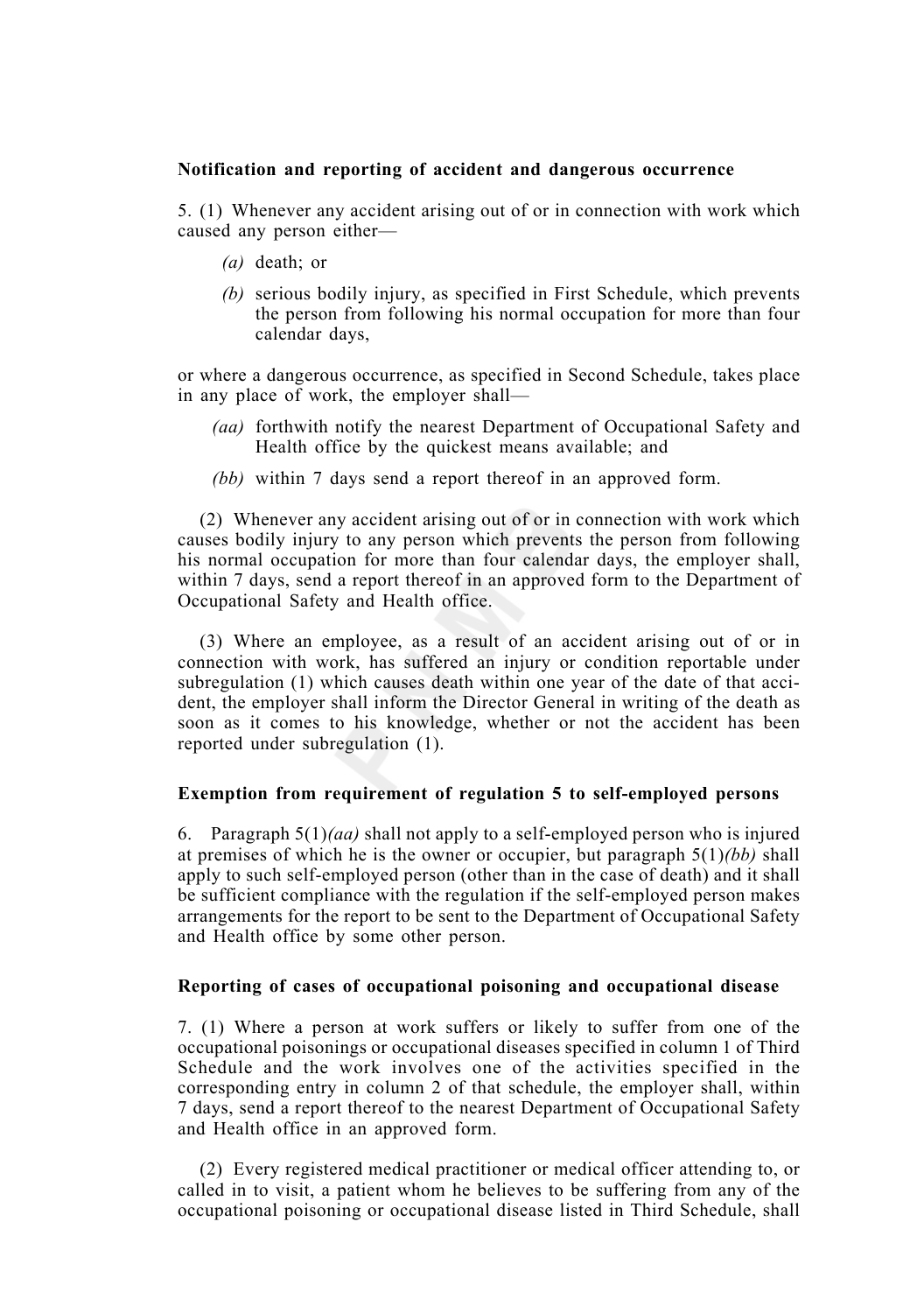within 7 days report the matter to the Director General in an approved form and at the same time, notify the employer whom the patient states is his employer.

## **Exemption from requirement of regulation 7 to self-employed persons**

8. Subregulation 7(1) shall not apply to a self-employed person unless that person has been informed by a registered medical practitioner or a medical officer that he is suffering from a poisoning or a disease so specified and it shall be sufficient compliance with subregulation 7(1) if that person makes arrangements for the report to be sent to the Department of Occupational Safety and Health office by some other person within 7 days of the date he is being informed by the registered medical practitioner or a medical officer.

## PART III

NO INTERFERENCE AT ACCIDENT OR DANGEROUS OCCURRENCE SCENE

## **No interference at accident or dangerous occurrence scene**

9. Where the accident or dangerous occurrence causes the death of any person or serious bodily injury to any person or serious damage and dangerous to plant or other property, no person shall, unless authorized to do so, remove or in any way interfere with or disturb any plant, substance, article or thing related to the incident except to the extent necessary to—

- *(a)* save the life of, prevent injury to, or relieve the suffering of any person;
- *(b)* maintain the access of the general public to an essential service or utility; or
- *(c)* prevent further damage to or serious loss of property or environment.

## PART IV

## MAINTENANCE OF ALL RECORDS OF ACCIDENT, DANGEROUS OCCURRENCE, OCCUPATIONAL POISONING AND OCCUPATIONAL DISEASE

## **Records**

10. (1) Every employer and self-employed person shall record and maintain a register, in an approved form, of—

- *(a)* all accidents and dangerous occurrences which have occurred; or
- *(b)* all occupational poisonings or occupational diseases which have occurred or are likely to occur,

arising out of or in connection with work under his control, whether or not the accidents, dangerous occurrences, occupational poisonings and occupational diseases have been reported under subregulation 5(1) or 7(1).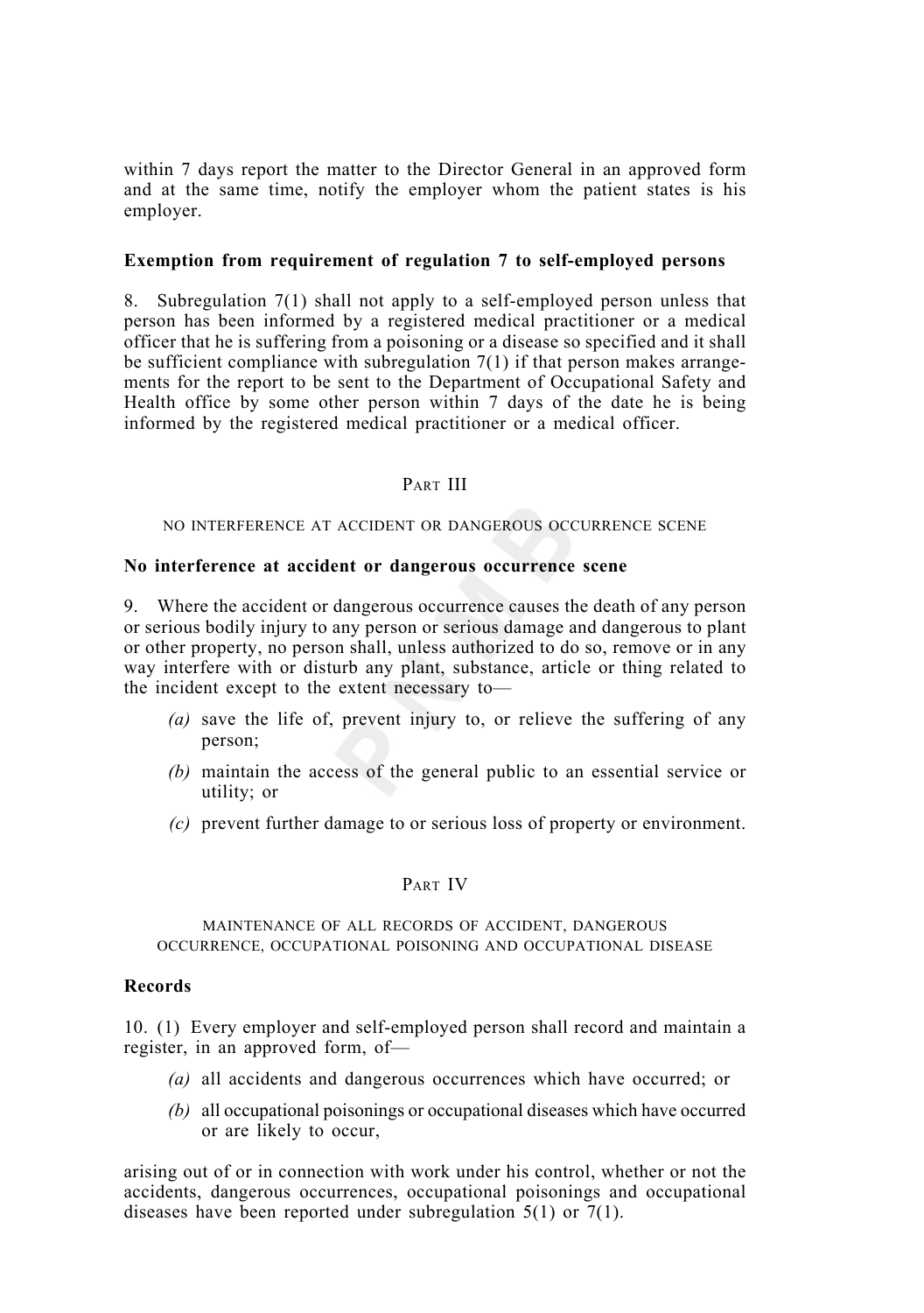(2) The record shall be kept at the place where the work to which it relates is carried on or, if this is not practicable, at the usual place of business of the employer or self-employed person and an entry in the registry shall be kept for at least 5 years from the date on which it was made.

(3) The employer or self-employed person, as the case may be, shall send to the Director General before 31 January of each year, such extracts from the registry for a period of 12 months ending on 31 December of each year.

## **Requirement of further information**

11. The Director General may, by notice in writing served on any person who has furnished a report under regulations 5, 6, 7 and 8, require that person to give to the Director General such information specified in Fourth Schedule as may be specified in the notice and within the time limit so specified.

## PART V

## **MISCELLANEOUS**

## **Amendment of Schedule**

12. The Minister may, by order published in the *Gazette*, amend any Schedule to these Regulations from time to time.

## **Penalty**

13. Any person who contravenes any provision of these Regulations, commits an offence and shall, on conviction, be liable to a fine not exceeding ten thousand ringgit or to imprisonment for a term not exceeding one year or to both.

## FIRST SCHEDULE

#### [subregulation 5(1)]

#### SERIOUS BODILY INJURY

- 1. Emasculation
- 2. Permanent privation of the sight of either eye
- 3. Permanent privation of the hearing of either ear
- 4. Privation of any member or joint
- 5. Destruction or permanent impairing of the powers of any member or joint
- 6. Permanent disfiguration of the head or face
- 7. Fracture or dislocation of the bone
- 8. Loss of consciousness from lack of oxygen
- 9. Loss of consciousness or acute illness from absorption, inhalation or ingestion of any substance, which requires treatment by a registered medical practitioner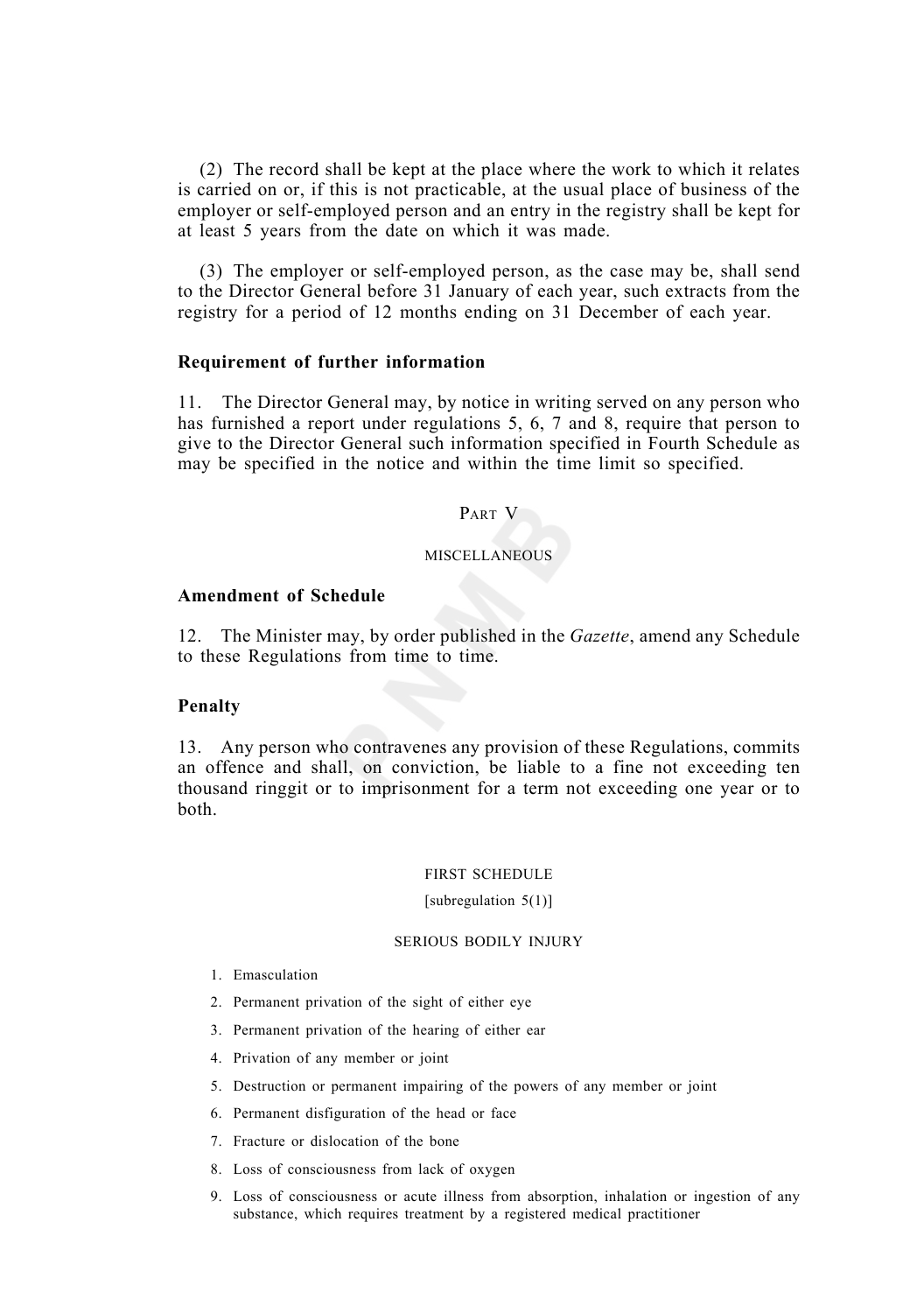- 10. Any case of acute ill health where there is a reason to believe that this resulted from occupational exposure to isolated pathogen or infected material
- 11. Any other work related injury or burns which results in the person injured being admitted immediately into hospital for more than 24 hours

#### SECOND SCHEDULE

#### [subregulation 5(1)]

#### DANGEROUS OCCURRENCE

#### PART I

#### DANGEROUS OCCURRENCES WHICH ARE NOTIFIABLE WHEREVER THEY OCCUR

#### COLLAPSE OF SCAFFOLDING

1. A collapse or part collapse of any scaffold which is more than 5 metres high which results in a substantial part of the scaffold falling or overturning.

#### COLLAPSE OF A BUILDING OR STRUCTURE

2. At any building or structure under construction, reconstruction, alteration, or demolition, a collapse or partial collapse of any part of the building or structure, or of any falsework, except where the manner and extent of collapse or partial collapse was intentional.

## ELECTRICAL SHORT CIRCUIT

3. Electrical short circuit or overloaded attended by fire or explosion which resulted in the stoppage of the plant involved for more than 24 hours and which, might have been liable to cause serious bodily injury to any person.

#### ESCAPE OF A SUBSTANCE

4. The uncontrolled release or escape of any substance or agent in circumstances which, might be liable to cause damage to health of, or serious injury to, any person.

#### EXPLOSION, FIRE OR FAILURE OF STRUCTURE

5. Explosion, fire or failure of structure affecting the safety or strength of any place of work or plant contained therein.

6. Any explosion or fire occurring in any place of work due to the ignition of processed material, their by-products or finished products which resulted in the stoppage or suspension of normal work in that place for more than 24 hours.

7. The bursting of a revolving vessel, wheel, grindstone or grinding wheel moved by mechanical power.

8. The bursting, explosion or collapse of a pipeline or any part thereof, or the ignition of anything in a pipeline, or anything which immediately before it was ignited was in a pipeline.

9. The explosion, collapse, bursting or failure of structure affecting the safety or strength of any closed vessel including a steam boiler or an unfired pressure vessel; the loss of water, the melting of fusible plug and the bursting of a tube.

10. Fire or explosion in a warehouse or storage area where hazardous substances are stored.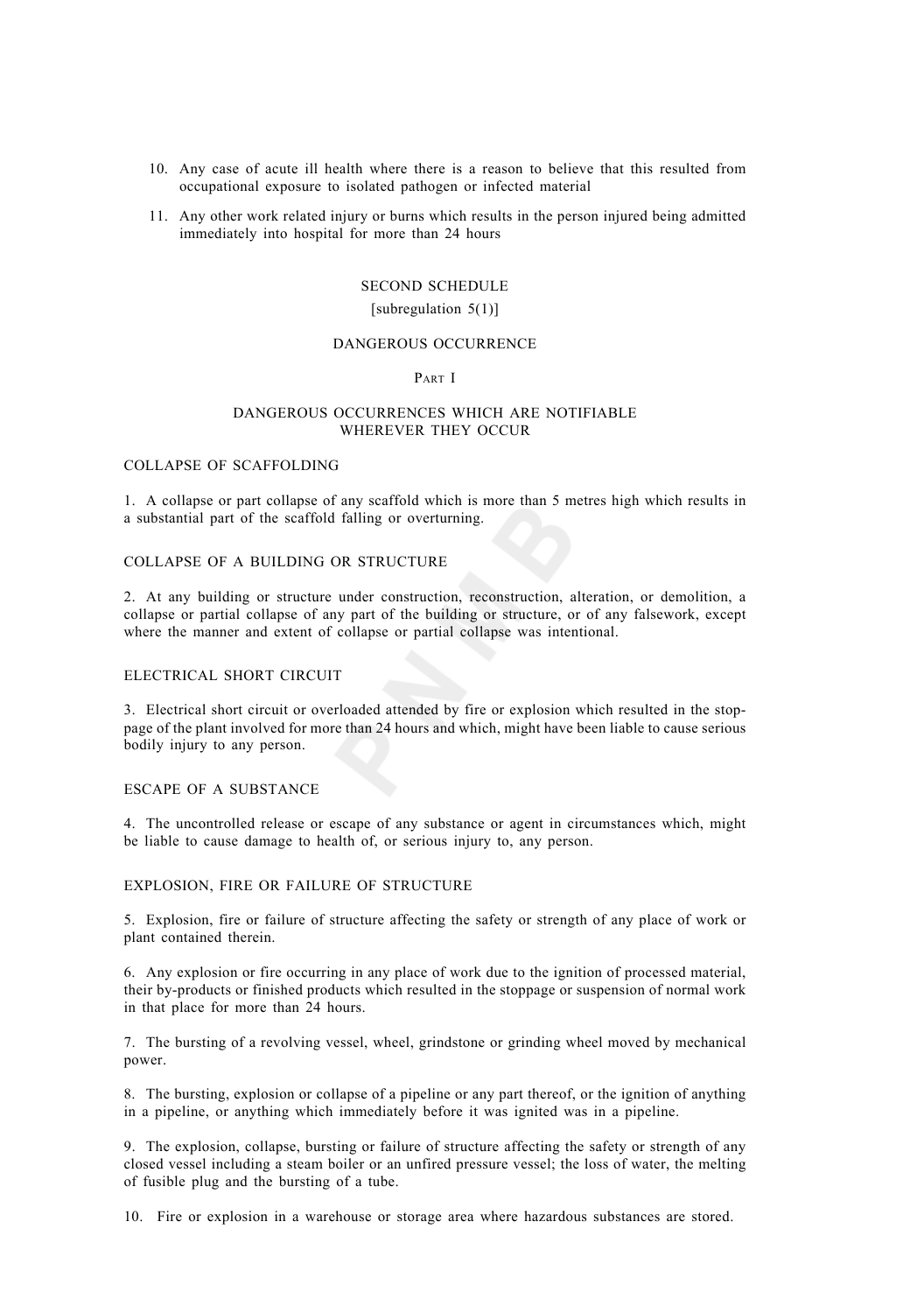#### LIFTING MACHINERY, ETC.

11. The collapse of, the overturning of or the failure of any load bearing part of any crane, derrick, winch, hoist, piling frame, lift, excavator or other appliance used in raising or lowering persons or goods, or any part thereof.

#### PART II

#### DANGEROUS OCCURRENCES WHICH ARE NOTIFIABLE IN RELATION TO MINES

#### BREATHING APPARATUS

1. An incident where a breathing apparatus, or a smoke helmet or other apparatus serving the same purpose or a self-rescuer, while being used, fails to function safely or develops a defect likely to affect its safe working.

2. An incident, at any mine, where immediately after using and arising out of the use of a breathing apparatus or a smoke helmet or other apparatus serving the same purpose or a self-rescuer, any person receives first-aid or medical treatment by reason of his unfitness or suspected unfitness at the mine.

#### DREDGE

3. Sinking or overturning of a dredge.

#### ELECTRIC SHOCK

4. An incident where any person suffers electric shock or burns from any electrical circuit, equipment or installation which requires first-aid or medical treatment at a mine.

#### ESCAPE OF GAS

5. Any violent outburst of gas together with coal or other solid matter into the mine workings except when such outburst is caused intentionally.

#### FAILURE OF PLANT OR EQUIPMENT

6. The breakage of any rope, chain, coupling or other gear of a similar kind, by which persons are carried through any shaft, staple-pit or unwalkable outlet.

7. The breakage of any rope, chain, coupling or other gear of a similar kind, used for the transport of persons below ground or breakage of the belt of a conveyor designated as a man-riding conveyor while man are being carried.

8. An incident where any conveyance being used for the carriage of persons is overwound, or any conveyance not being so used is overwound and becomes detached from its winding rope, or any conveyance operated by means of the friction of a rope on a winding sheave is brought to rest by the apparatus provided in the headframe of the shaft or in the part of the shaft below the lowest land for the time being in used, being apparatus provided for bringing the conveyance to rest in the event of its being overwound.

9. The stoppage of any ventilating apparatus (other than an auxiliary fan) causing a substantial reduction in ventilation of the mine lasting for a period exceeding 30 minutes except when for the purpose of planned maintenance.

10. The collapse of any headframe, winding engine house, fan house or storage bunker, screen or tippler house or vehicle gantry.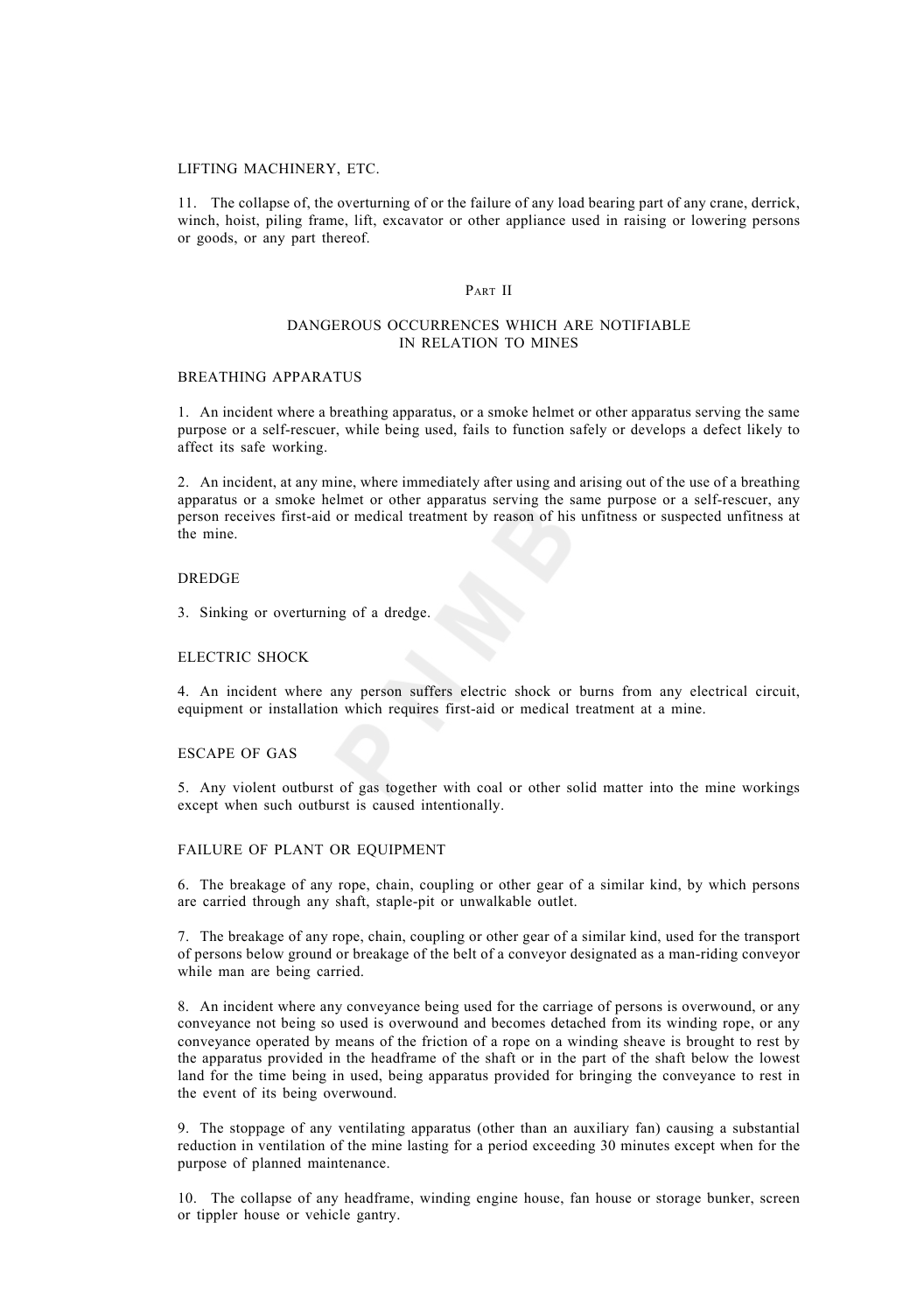#### FIRE OR IGNITION OF GAS

11. The ignition, below ground, of any gas (other than gas in safety lamp) or of any dust.

12. The accidental ignition of any gas in part of a fire damp drainage system on the surface or in an exhauster house.

13. The outbreak of any fire below ground.

14. An incident where any person in consequence of any smoke or any other indication that a fire may have broken out below ground, has been caused to leave any mine.

15. The outbreak of any fire on the surface endangering the operation of any winding or haulage apparatus installed at a shaft or unwalkable outlet or of any mechanically operated apparatus for producing ventilation below ground.

INJURY BY EXPLOSION OF BLASTING MATERIAL

16. An incident where any person suffers an injury resulting from an explosion or discharge of any blasting material or device for which he receives first-aid or medical treatment at the mine.

#### INRUSH OF GAS OR WATER

17. Any inrush of noxious or flammable gas from oldworkings.

18. Any inrush of water or material which flows when wet from any source.

## INSECURE TIP

19. Any movement of material or any fire or any other event which indicates that a mine is or is likely to become insecure.

#### LOCOMOTIVES

20. Any incident where an underground locomotive when not used for shunting or testing purposes is brought to rest by means other than its safety circuit protective devices or normal service brakes.

#### PART III

#### DANGEROUS OCCURRENCES WHICH ARE NOTIFIABLE IN RELATION TO QUARRIES

1. The collapse of any load-bearing structure which carries processing plant, storage equipment, storage bunker or access ways.

2. An incident where any person suffers an injury resulting from an explosion or discharge of any blasting material or device for which he receives first-aid or medical treatment at the quarry.

3. An occurrence where any substance is ascertained to have been projected beyond a quarry as a result of blasting operations in which any person is or likely to be endangered.

4. An incident where any person suffers electric shock or burns from any electrical circuit, equipment or installation which requires first-aid or medical treatment at the quarry.

5. Any movement of material or any fire or any other event which indicates that a quarry is or likely to become insecure.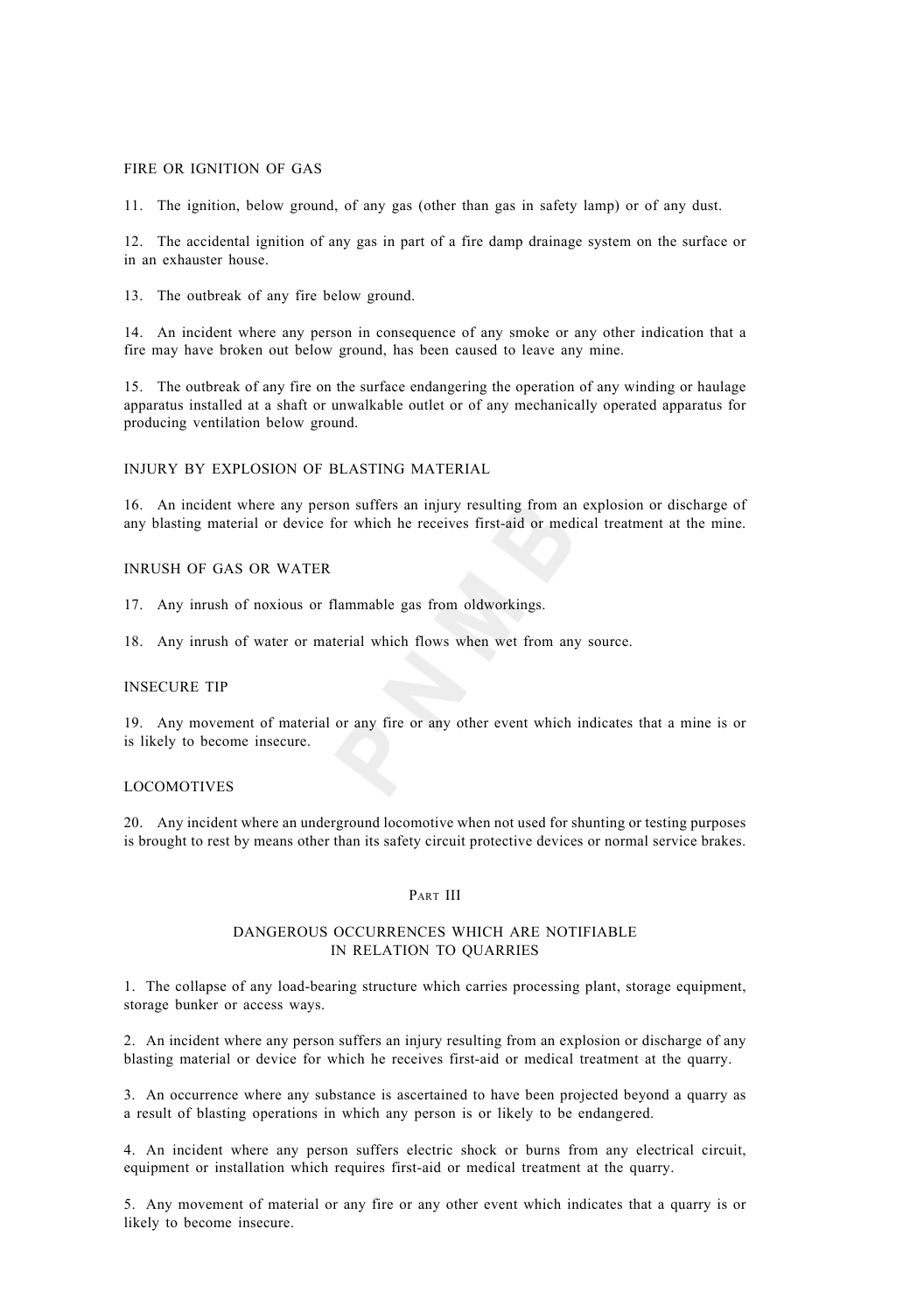#### PART IV

#### DANGEROUS OCCURRENCES WHICH ARE NOTIFIABLE IN RELATION TO FORESTRY

1. Uncontrolled falling of an adjacent tree or tree branches as a result of felling operation.

2. Uncontrolled falling of log during the process of loading or transporting or unloading operation.

3. Overturning of skidder or lorry or tractor or truck or any other vehicle used in transporting of logs.

4. Breaking or snapping of log sling or other cables used during tree felling or skidding or transporting of logs or other related operations.

5. Accidents involving vehicles used in transporting logs or personnel.

6. Uncontrolled sliding of logs on steep slopes during felling, or barking or bucking or skidding or loading or unloading operation.

7. Derailment of locomotive used in transporting logs or personnel.

## PART V

#### DANGEROUS OCCURRENCES WHICH ARE NOTIFIABLE IN RELATION TO AGRICULTURE

1. Overturning of tractor and other farm vehicles.

2. Accidents involving any vehicles used in transporting raw materials, pesticides, farm products or personnels.

## THIRD SCHEDULE

#### [Regulation 7]

## OCCUPATIONAL POISONING AND OCCUPATIONAL DISEASE

| Column 1                                            | Column 2                      |
|-----------------------------------------------------|-------------------------------|
| Description of occupational poisoning<br>or disease | Nature of activity/occupation |

#### POISONING

1. Poisoning by:

|  | (a) Acrylamide monomer | Any activity. |
|--|------------------------|---------------|
|--|------------------------|---------------|

- *(b)* Alcohols, glycols, ketones or The use or handling of, or exposure to, the fumes aldehydes or vapour of alcohols, glycols, ketones or aldehydes.
- 
- 

*(c)* Antimony The use or handling of, or exposure to, the fumes, dust or vapour of antimony or a compound of antimony or a substance containing antimony.

*(d)* Arsenic The use or handling of, or exposure to, the fumes, dust or vapour of arsenic or a compound of arsenic or a substance containing arsenic or exposure to any solution containing arsenic or a compound of arsenic.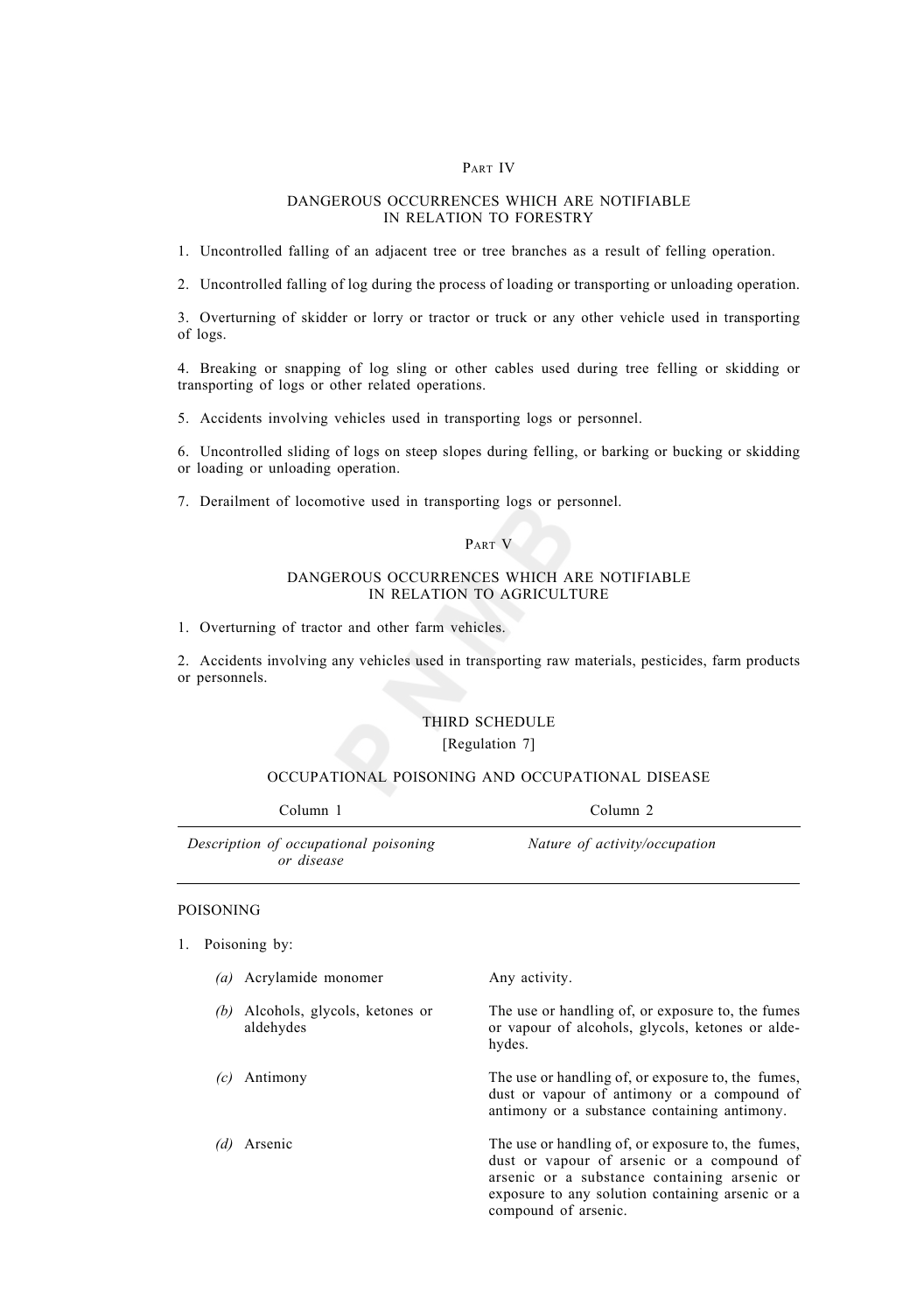| Column 1<br>Description of occupational poisoning<br>or disease |                                                  | Column <sub>2</sub>                                                                                                                                                             |  |
|-----------------------------------------------------------------|--------------------------------------------------|---------------------------------------------------------------------------------------------------------------------------------------------------------------------------------|--|
|                                                                 |                                                  | Nature of activity/occupation                                                                                                                                                   |  |
|                                                                 | (e) Benzene or a homologue                       | The use or handling of, or exposure to, the fumes,<br>dust or vapour containing benzene or any of its<br>homologues and their amino and nitro derivatives.                      |  |
| (f)                                                             | Beryllium or one of its compounds                | The use or handling of, or exposure to, the fumes,<br>dust or vapour of beryllium or a compound of<br>beryllium or a substance containing beryllium.                            |  |
|                                                                 | $(g)$ Cadmium                                    | The use or handling of, or exposure to, the fumes,<br>dust or vapour of cadmium or a compound of<br>cadmium or a substance containing cadmium.                                  |  |
|                                                                 | $(h)$ Carbon disulphide                          | The use or handling of, or exposure to, the fumes,<br>dust or vapour of carbon disulphide or a<br>compound of carbon disulphide or a substance<br>containing carbon disulphide. |  |
|                                                                 | $(i)$ Carbon monoxide gas                        | The use or handling of, or exposure to, carbon<br>monoxide gas, and any process involving the use<br>of                                                                         |  |
|                                                                 |                                                  | (a) dynamite and gunpowder for blasting in<br>subterranean galleries;                                                                                                           |  |
|                                                                 |                                                  | $(b)$ illuminating gas;                                                                                                                                                         |  |
|                                                                 |                                                  | $(c)$ power or producer gas;                                                                                                                                                    |  |
|                                                                 |                                                  | (d) blast furnaces, furnaces and stoves for<br>the burning of charcoal coke and other<br>fuel;                                                                                  |  |
|                                                                 |                                                  | $(e)$ gas engines.                                                                                                                                                              |  |
|                                                                 | $(j)$ Carbon dioxide gas                         | Blasting, the manufacture of mineral waters,<br>fermentation in breweries and the formation of<br>lime in lime kilns.                                                           |  |
|                                                                 | $(k)$ Chromium                                   | The use or handling of, or exposure to, the fumes,<br>dust or vapour of chromium or a compound<br>of chromium or a substance containing chromium.                               |  |
|                                                                 | (1) Diethylene dioxide (dioxane)                 | The use or handling of, or exposure to, the fumes<br>of, or vapour containing diethylene dioxide.                                                                               |  |
| (m)                                                             | Ethylene oxide                                   | Any activity.                                                                                                                                                                   |  |
|                                                                 | $(n)$ Fluorine                                   | The use or handling of, or exposure to, the fumes,<br>dust or vapour of fluorine or a compound of fluo-<br>rine or a substance containing fluorine.                             |  |
|                                                                 | (o) Hydrogen cyanide or hydrogen<br>sulphide gas | The use or handling of, or exposure to, the fumes<br>or vapour of hydrogen cyanide or hydrogen<br>sulphide.                                                                     |  |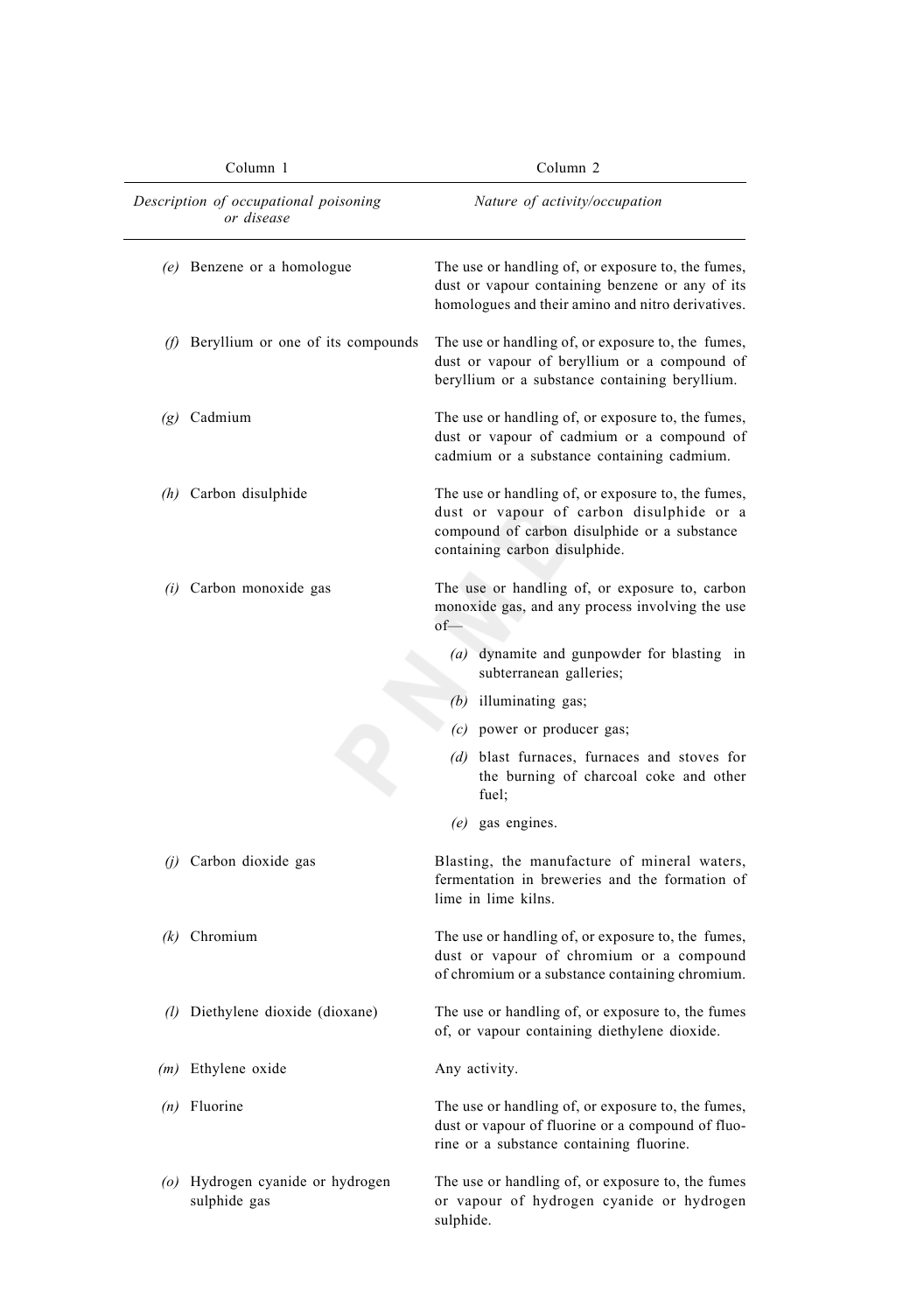|    | Column 1<br>Description of occupational poisoning<br>or disease |                                                                                                                                                                    | Column <sub>2</sub>                                                                                                                                                                                                         |  |
|----|-----------------------------------------------------------------|--------------------------------------------------------------------------------------------------------------------------------------------------------------------|-----------------------------------------------------------------------------------------------------------------------------------------------------------------------------------------------------------------------------|--|
|    |                                                                 |                                                                                                                                                                    | Nature of activity/occupation                                                                                                                                                                                               |  |
|    |                                                                 | $(p)$ Lead or compound of lead                                                                                                                                     | The use or handling of, or exposure to, the fumes,<br>dust or vapour of lead or a compound of lead or<br>a substance containing lead.                                                                                       |  |
|    |                                                                 | $(q)$ Manganese or its compounds                                                                                                                                   | The use or handling of, or exposure to, the fumes,<br>dust or vapour of manganese or a compound of<br>manganese or a substance containing manganese.                                                                        |  |
|    |                                                                 | $(r)$ Mercury or one of its compound                                                                                                                               | The use or handling of, or exposure to, the fumes,<br>dust or vapour of mercury or a compound of mercury<br>or a substance containing mercury.                                                                              |  |
|    |                                                                 | (s) Methyl bromide                                                                                                                                                 | Any activity.                                                                                                                                                                                                               |  |
|    |                                                                 | $(t)$ Nitrochlorobenzene, or nitro,<br>amino or chloro-derivative of<br>benzene or of a homologue of<br>benzene                                                    | Any activity.                                                                                                                                                                                                               |  |
|    |                                                                 | $(u)$ Nickel                                                                                                                                                       | The use or handling of, or exposure to, the fumes,<br>dust or vapour of nickel or a compound of nickel<br>or a substance containing nickel.                                                                                 |  |
|    |                                                                 | $(v)$ Nitrous fumes                                                                                                                                                | The use or handling of nitric acid or exposure to<br>nitrous fumes.                                                                                                                                                         |  |
|    |                                                                 | (w) Organochlorine, organophosphate,<br>carbamate, nitrophenol,<br>pentachlorophenol,<br>dimethyldithiocarbamate or<br>compounds of chlorophenoxy<br>and dipyridyl | The use or handling of organochlorine,<br>organophosphate, carbamate, nitrophenol,<br>pentachlorophenol, dimethyldithiocarbamate,<br>or compounds of chlorophenoxy and dipyridyl<br>for the destruction of pests or vermin. |  |
|    |                                                                 | $(x)$ Phosphorus                                                                                                                                                   | The use or handling of, or exposure to, the fumes,<br>dust or vapour of phosphorus or a compound of<br>phosphorus or a substance containing phosphorus.                                                                     |  |
|    |                                                                 | $(y)$ Rengas wood                                                                                                                                                  | The manipulation of rengas wood or any process<br>in or incidental to the manufacture of articles<br>therefrom.                                                                                                             |  |
|    |                                                                 | $(z)$ The halogen derivatives of<br>aliphatic or aromatic<br>hydrocarbons                                                                                          | The production, liberation or use of hydrocarbons<br>of the aliphatic series or aromatic series and<br>their halogen derivatives.                                                                                           |  |
|    | <b>INFECTIONS</b>                                               |                                                                                                                                                                    |                                                                                                                                                                                                                             |  |
| 2. | Anthrax                                                         |                                                                                                                                                                    | Any occupation involving the handling of wool,<br>hair, bristle, hides or skins or other animal products<br>or residues, or contact with animals infected with<br>anthrax.                                                  |  |
| 3. | Glanders                                                        |                                                                                                                                                                    | Any occupation involving contact with equine<br>animals or their carcasses.                                                                                                                                                 |  |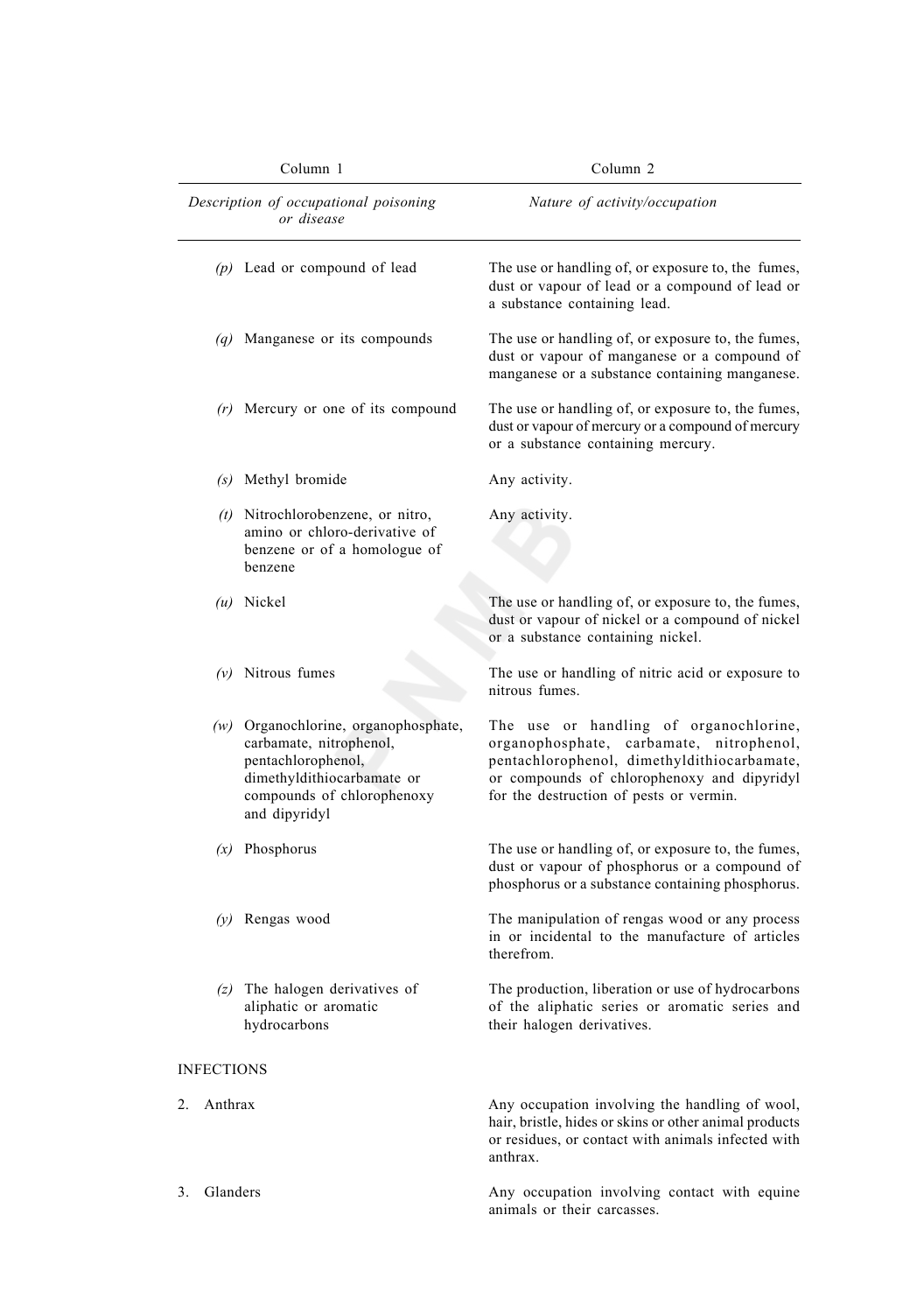| Column 1 |                                                     | Column <sub>2</sub>                                                                                                                                                                                                                                                 |  |
|----------|-----------------------------------------------------|---------------------------------------------------------------------------------------------------------------------------------------------------------------------------------------------------------------------------------------------------------------------|--|
|          | Description of occupational poisoning<br>or disease | Nature of activity/occupation                                                                                                                                                                                                                                       |  |
| 4.       | Leptospirosis                                       | Any occupation involving work in rat or other<br>rodent infested places and any occupation<br>involving the care or handling of dogs, cattle,<br>swine and horses or any other infected animals.                                                                    |  |
| 5.       | Tuberculosis or leprosy                             | Any occupation involving close or frequent contact<br>with a source or sources of tuberculosis or leprosy<br>infection by reason of employment-                                                                                                                     |  |
|          |                                                     | $(a)$ in the medical treatment or nursing of a<br>person or persons suffering from tuberculosis<br>or leprosy or in a service ancillary to such<br>treatment or nursing;                                                                                            |  |
|          |                                                     | $(b)$ in attendance upon a person or persons<br>suffering from tuberculosis or leprosy where<br>the need for such attendance arises by reason<br>of physical or mental infirmity;                                                                                   |  |
|          |                                                     | $(c)$ as a research worker engaged in research<br>in connection with tuberculosis or leprosy;<br>or                                                                                                                                                                 |  |
|          |                                                     | (d) as a laboratory worker, pathologist or<br>post-mortem worker, where the occupation<br>involves working with material which is a<br>source of tuberculosis or leprosy infection<br>or in any occupation ancillary to such<br>employment.                         |  |
| 6.       | Viral hepatitis                                     | Any occupation involving—                                                                                                                                                                                                                                           |  |
|          |                                                     | (a) close and frequent contact with human<br>blood or human blood products; or                                                                                                                                                                                      |  |
|          |                                                     | (b) close and frequent contact with a source<br>of viral hepatitis infection by reason of<br>employment in the medical treatment or<br>nursing of a person or persons suffering<br>from viral hepatitis, or in a service<br>ancillary to such treatment or nursing. |  |
| 7.       | Any illness caused by a<br>pathogen                 | Work involving a pathogen which presents a<br>hazard to human health.                                                                                                                                                                                               |  |
| 8.       | Acquired Immunodeficiency                           | Any occupation involving-                                                                                                                                                                                                                                           |  |
|          | Syndrome (AIDS)                                     | (a) close and frequent contact with human<br>blood or human blood products; or                                                                                                                                                                                      |  |
|          |                                                     | (b) close and frequent contact with a source<br>of AIDS infection by reason of employment<br>in the medical treatment or nursing of a<br>person suffering from AIDS, or persons<br>infected with a Human Immunodeficiency                                           |  |

Virus (HIV), or in a service ancilliary to

such treatment or nursing.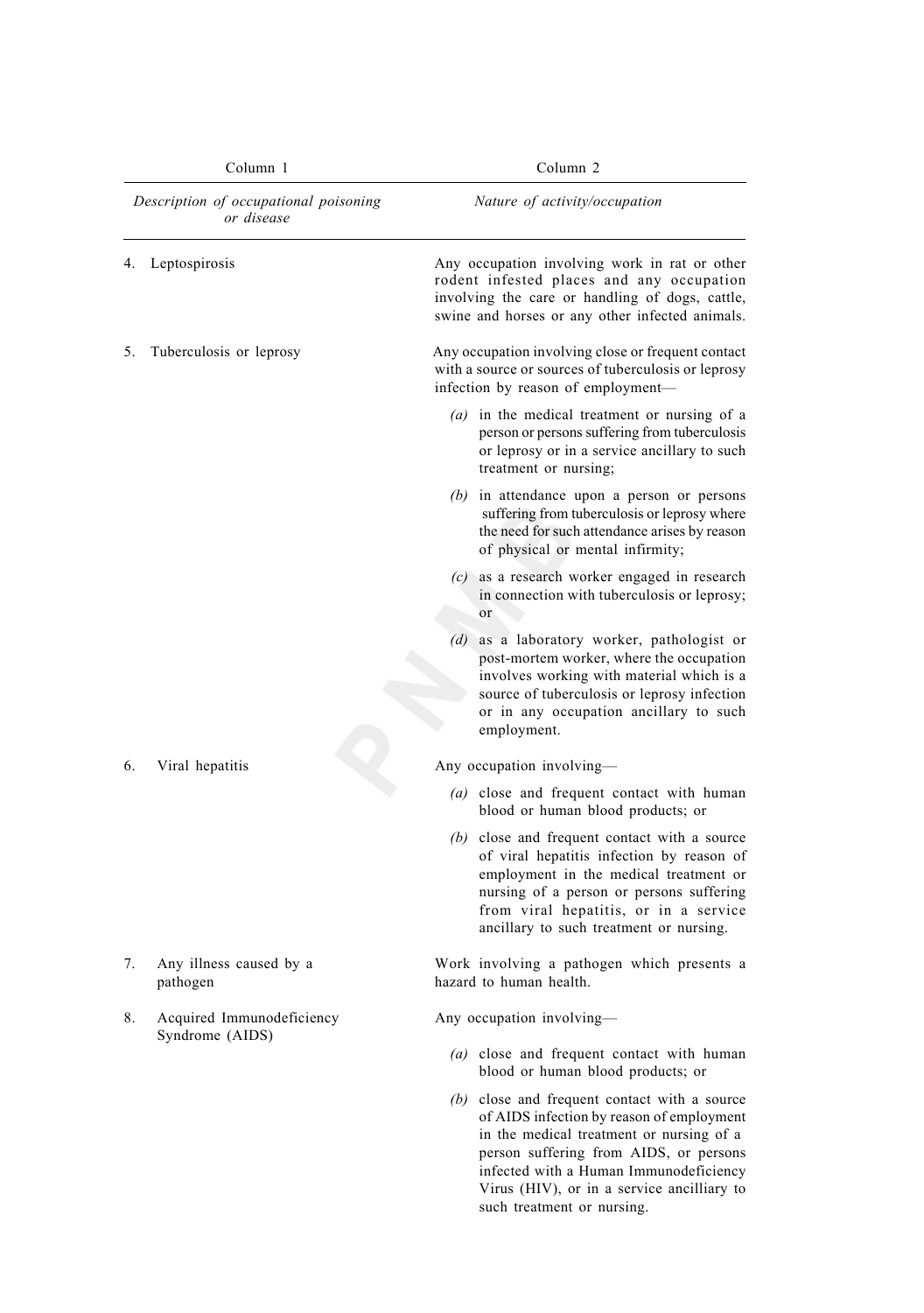| Column 1                                            |      |                                                                                                                                                                                                                                                                                       | Column 2                                                                                                                                                                                                    |  |
|-----------------------------------------------------|------|---------------------------------------------------------------------------------------------------------------------------------------------------------------------------------------------------------------------------------------------------------------------------------------|-------------------------------------------------------------------------------------------------------------------------------------------------------------------------------------------------------------|--|
| Description of occupational poisoning<br>or disease |      |                                                                                                                                                                                                                                                                                       | Nature of activity/occupation                                                                                                                                                                               |  |
|                                                     |      | <b>SKIN DISEASES</b>                                                                                                                                                                                                                                                                  |                                                                                                                                                                                                             |  |
| 9.                                                  | Acne |                                                                                                                                                                                                                                                                                       | Work involving exposure to mineral oil, tar, pitch<br>or arsenic.                                                                                                                                           |  |
| 10.                                                 | (a)  | Ulceration of the corneal<br>surface of the eye                                                                                                                                                                                                                                       | Any occupation involving the use or handling<br>of, or exposure to, tar, pitch, padi husk, bitumen,<br>mineral oil (including paraffin), soot, organic dust<br>or any residue of any of these substances.   |  |
|                                                     |      | (b) Localised new growth of the<br>skin, papillomatous or<br>keratotic                                                                                                                                                                                                                |                                                                                                                                                                                                             |  |
|                                                     |      | $(c)$ Epitheliomatous cancer or<br>ulceration of the skin due.<br>in any case, to tar, pitch, padi<br>husk, bitumen, mineral oil<br>(including paraffin), soot or<br>any compound, product, or<br>residue of any of these<br>substances                                               |                                                                                                                                                                                                             |  |
|                                                     |      | 11. Folliculitis                                                                                                                                                                                                                                                                      | Work involving exposure to mineral oil, tar,<br>pitch or arsenic.                                                                                                                                           |  |
| 12.                                                 |      | Skin cancer                                                                                                                                                                                                                                                                           | Work involving exposure to mineral oil, tar,<br>pitch or arsenic.                                                                                                                                           |  |
| 13.                                                 |      | Chrome ulceration                                                                                                                                                                                                                                                                     | Any occupation involving the use or handling<br>of chromic acid, chromate or bichromate of<br>ammonium, potassium, zinc or sodium, or any<br>preparation or solution containing any of these<br>substances. |  |
|                                                     |      | 14. Inflammation, ulceration or<br>malignant diseases of the skin<br>or subcutaneous tissues of the<br>bones or leukaemia, or anaemia<br>of the aplastic type, due to<br>X-rays, ionizing particles,<br>radium or other radioactive<br>substances or other forms of<br>radiant energy | Any occupation involving exposure to X-rays,<br>ionizing particles, radium, or other radioactive<br>substances or other forms of radiant energy.                                                            |  |
| 15.                                                 |      | Subcutaneous cellulitis or acute<br>bursitis arising at or about the<br>knee (Beat knee)                                                                                                                                                                                              | Any occupation involving manual labour<br>causing severe or prolonged friction or pressure<br>at or about the knee.                                                                                         |  |

16. Subcutaneous cellulitis of the Any occupation involving manual labour hand (Beat hand) causing severe or prolonged friction or pressure on the hand.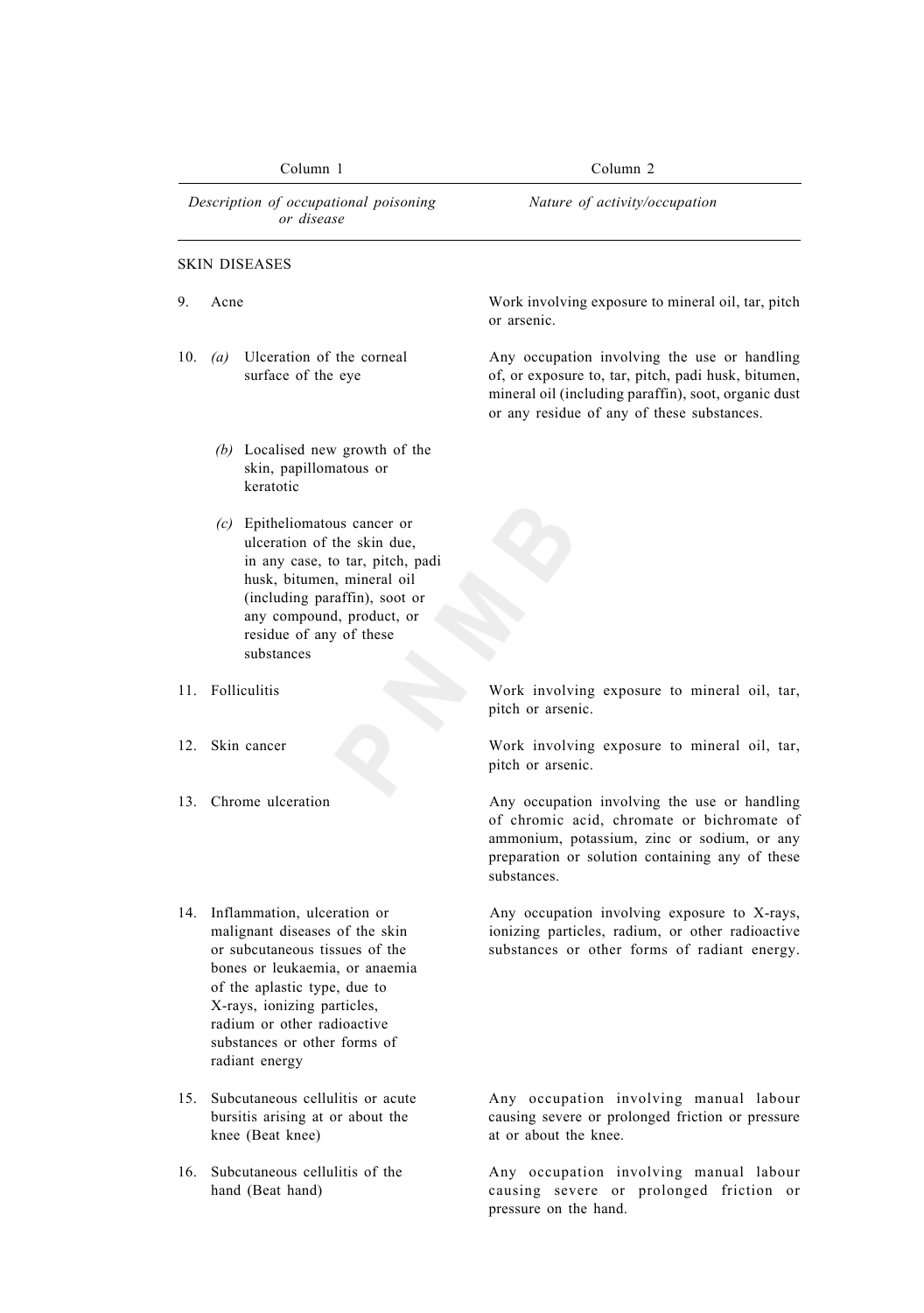| Column 1   |                                                                                            | Column 2                                                                                                                                                                                                                                                                                                                                                                                     |  |
|------------|--------------------------------------------------------------------------------------------|----------------------------------------------------------------------------------------------------------------------------------------------------------------------------------------------------------------------------------------------------------------------------------------------------------------------------------------------------------------------------------------------|--|
|            | Description of occupational poisoning<br>or disease                                        | Nature of activity/occupation                                                                                                                                                                                                                                                                                                                                                                |  |
| 17.        | Subcutaneous cellulitis or acute<br>bursitis arising at or about the<br>elbow (Beat elbow) | Any occupation involving manual labour<br>causing severe or prolonged friction or pressure<br>on the elbow.                                                                                                                                                                                                                                                                                  |  |
| 18.        | Occupational dermatitis                                                                    | Any occupation involving the handling of<br>mineral oils, acids, alkalis, dusts or any other<br>external agents capable of irritating the skin.                                                                                                                                                                                                                                              |  |
| 19.        | Skin disease caused by Rengas<br>wood                                                      | The manipulation of Rengas wood or any<br>process in or incidental to the manufacture of<br>articles therefrom.                                                                                                                                                                                                                                                                              |  |
|            | LUNG DISEASES                                                                              |                                                                                                                                                                                                                                                                                                                                                                                              |  |
| <b>20.</b> | Lung cancer or mesothelioma<br>caused by asbestos                                          | Any occupation involving the mining, processing<br>or handling of materials containing asbestos.                                                                                                                                                                                                                                                                                             |  |
| 21.        | Broncho pulmonary disease                                                                  | Any occupation involving the substantial<br>exposure to the inhalation of hard-metal dust,<br>cotton dust, flax or hemp or sisal or tea leaves<br>or padi husk dust.                                                                                                                                                                                                                         |  |
| 22.        | Pulmonary irritation                                                                       | Any occupation involving the inhalation of<br>sulphur oxides, chlorine, phosgene, ammonia,<br>bromine, ozone, or nitrogen dioxide.                                                                                                                                                                                                                                                           |  |
| 23.        | Occupational asthma caused by<br>sensitising agents or irritants                           | Any occupation involving the exposure to the<br>inhalation of mineral dusts such as cement, copper,<br>zinc, animal dusts, such as bone or hair, or dusts<br>of plant origin such as cotton, wood, flax, jute,<br>padi husks, cork, spices, hemp, sisal, tobacco, tea,<br>flour, or gases or vapours of toluene diisocyanate<br>or formaldehyde or any other agent that can cause<br>asthma. |  |
|            | 24. Pneumoconiosis (silicosis,<br>asbestosis, anthracosilicosis,                           | Any occupation involving-                                                                                                                                                                                                                                                                                                                                                                    |  |
|            | stannosis, siderosis or<br>siderosilicosis)                                                | $(a)$ the mining, quarrying or working of silica<br>rock or the working of dried quartzose<br>sand or any dry deposit or dry residue of<br>silica or any dry admixture containing such<br>materials;                                                                                                                                                                                         |  |
|            |                                                                                            | $(b)$ the handling of any of the materials<br>specified in subparagraph $(a)$ in or                                                                                                                                                                                                                                                                                                          |  |

incidental to any of the operations mentioned therein or substantial exposure to the dust arising from such

operations;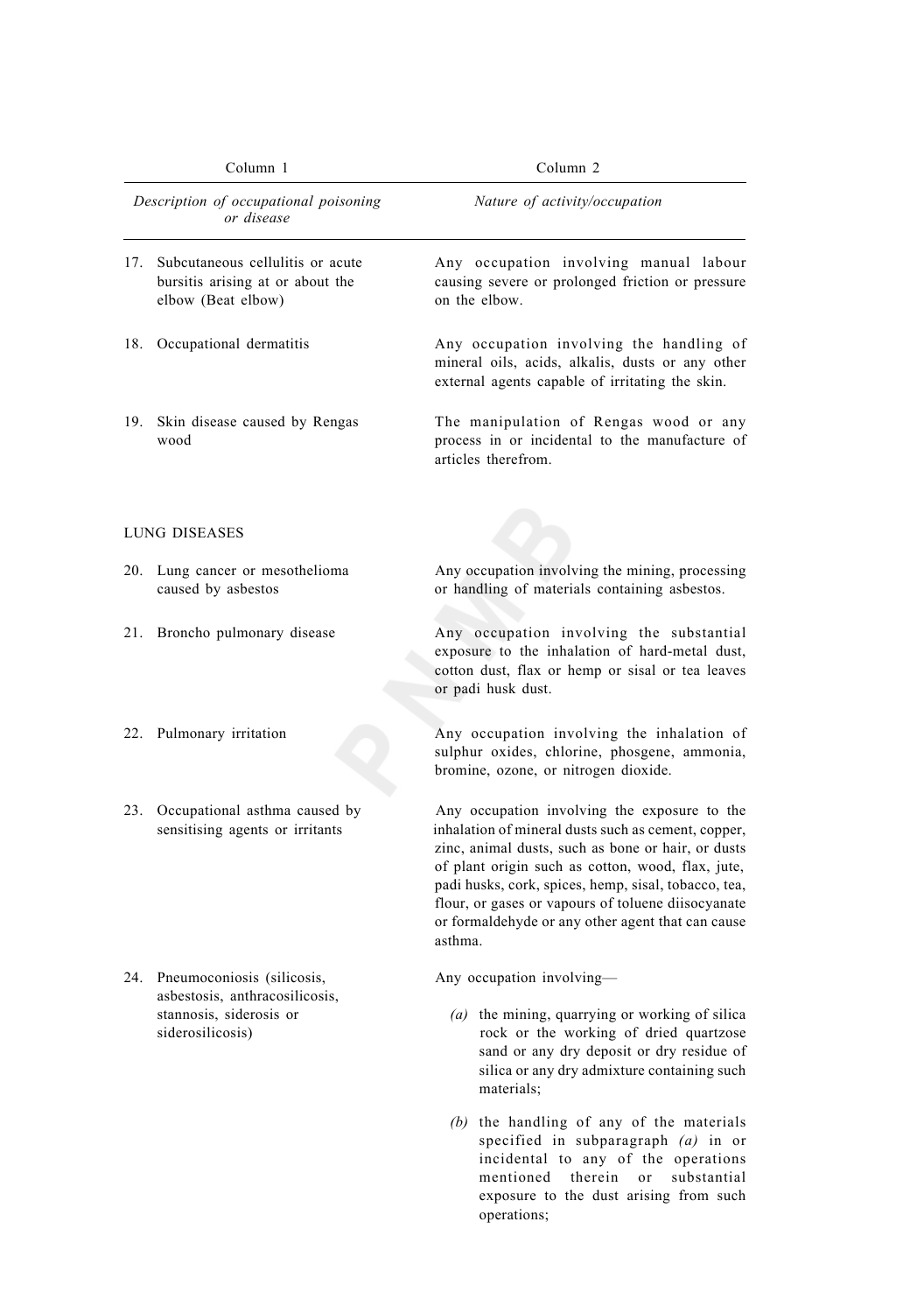| Column 1                                            | Column 2                                                                                                                                                                                                                                                          |  |
|-----------------------------------------------------|-------------------------------------------------------------------------------------------------------------------------------------------------------------------------------------------------------------------------------------------------------------------|--|
| Description of occupational poisoning<br>or disease | Nature of activity/occupation                                                                                                                                                                                                                                     |  |
|                                                     | $(c)$ the breaking, crushing, or grinding of<br>flint or the working or handling of broken,<br>crushed or ground flint or materials<br>containing such flint or substantial<br>exposure to the dust arising from such<br>operations;                              |  |
|                                                     | (d) sand blasting by means of compressed air<br>with the use of quartzose sand or crushed<br>silica rock or flint or substantial exposure<br>to the dust arising from such sand blasting;                                                                         |  |
|                                                     | (e) the grinding of mineral graphite, or<br>substantial exposure to the dust arising<br>from such grinding;                                                                                                                                                       |  |
|                                                     | $(f)$ work in a foundry or the performance of,<br>or substantial exposure to the dust arising<br>from, any of the following operations:                                                                                                                           |  |
|                                                     | (i) the freeing of steel castings from<br>adherent siliceous substance;                                                                                                                                                                                           |  |
|                                                     | (ii) the freeing of metal castings from<br>adherent siliceous substance;                                                                                                                                                                                          |  |
|                                                     | $(g)$ the manufacture of china or earthen-<br>ware (including sanitary earthenware,<br>electrical earthenware tiles), and any<br>occupation involving substantial exposure<br>to the dust arising therefrom;                                                      |  |
|                                                     | $(h)$ the dressing of granite or any igneous<br>rock by masons or the crushing of such<br>materials or substantial exposure to the dust<br>arising from such operations;                                                                                          |  |
|                                                     | $(i)$ the use, or preparation for use, of a<br>grindstone or substantial exposure to the<br>dust arising therefrom;                                                                                                                                               |  |
|                                                     | $(j)$ boiler scaling or substantial exposure to<br>the dust arising therefrom;                                                                                                                                                                                    |  |
|                                                     | $(k)$ the working or handling of asbestos or<br>any admixture of asbestos, or the<br>manufacture or repair of asbestos textiles<br>or other articles containing asbestos, or<br>substantial exposure to the dust arising from<br>any of the foregoing operations; |  |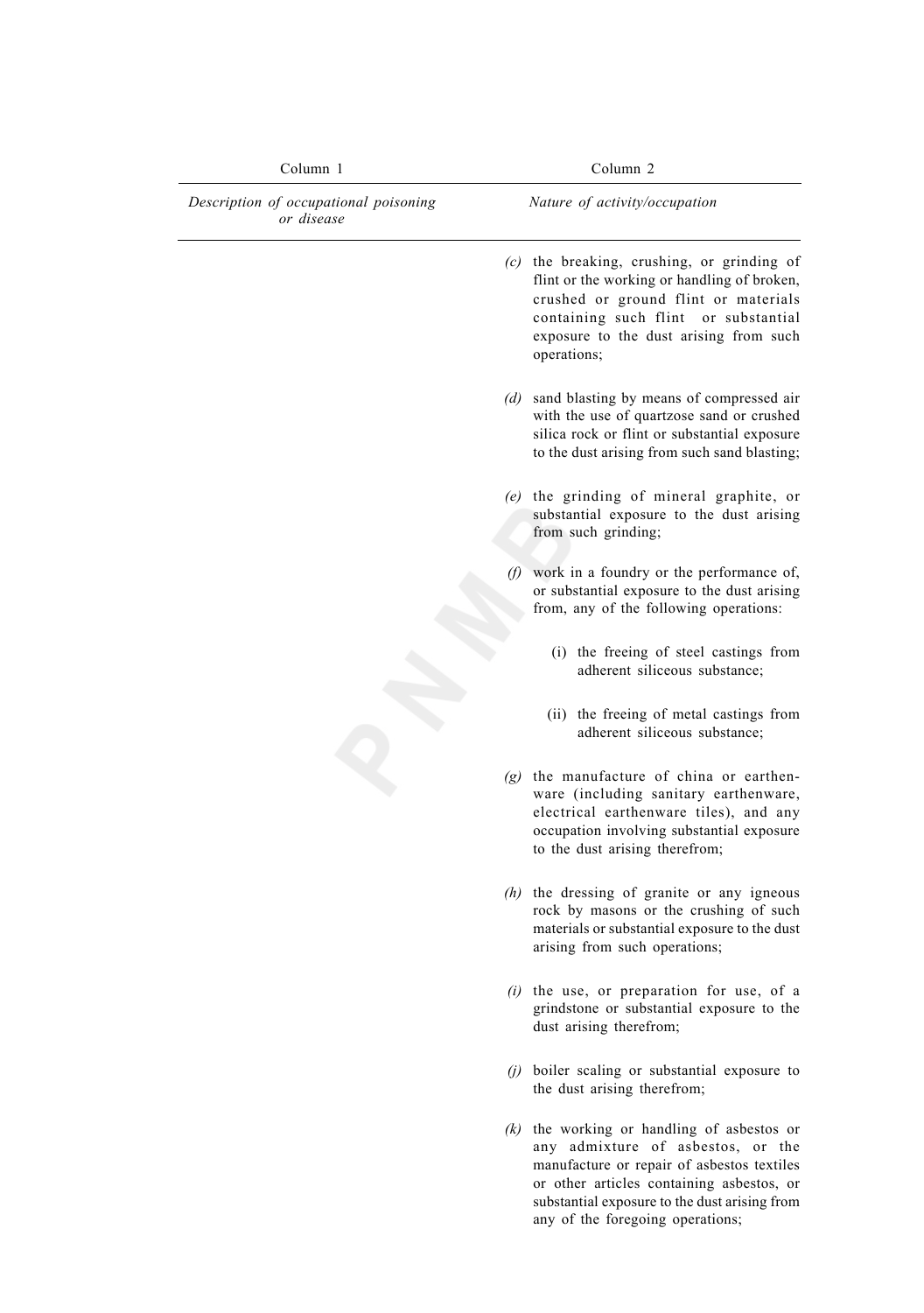| Column 1<br>Description of occupational poisoning<br>or disease |                                      | Column <sub>2</sub>                                                                                                                                                                                                                                        |  |
|-----------------------------------------------------------------|--------------------------------------|------------------------------------------------------------------------------------------------------------------------------------------------------------------------------------------------------------------------------------------------------------|--|
|                                                                 |                                      | Nature of activity/occupation                                                                                                                                                                                                                              |  |
|                                                                 |                                      | (l) work in any mine (underground or<br>aboveground) in which one of the objects<br>of the mining operations is the getting of<br>any minerals, or the working, or handling<br>of any mineral extracted therefrom, or any<br>operation incidental thereto; |  |
|                                                                 |                                      | $(m)$ the manufacture of carbon electrodes for<br>use in the electrolytic extraction of<br>aluminium oxide, and any occupation<br>involving substantial exposure to the dust<br>arising therefrom;                                                         |  |
|                                                                 |                                      | $(n)$ exposure to the inhalation of dust<br>containing iron and silica or haematite;                                                                                                                                                                       |  |
|                                                                 |                                      | $(o)$ exposure to the inhalation of tin dust or<br>fumes; the use or handling of, or<br>exposure to, dust of talc or a substance<br>containing talc;                                                                                                       |  |
|                                                                 |                                      | $(p)$ the use or handling of, or exposure to, the<br>fumes, dust or vapour of aluminium or a<br>substance containing aluminium.                                                                                                                            |  |
| 25.                                                             | Extrinsic alveolitis (farmer's lung) | Exposure to moulds, including fungal spores or<br>heterologous proteins during work in-                                                                                                                                                                    |  |
|                                                                 |                                      | $(a)$ agriculture, horticulture, forestry, cultivation<br>of edible fungi or malt-working;                                                                                                                                                                 |  |
|                                                                 |                                      | $(b)$ loading or unloading or handling in<br>storage mouldy vegetable matter or edible<br>fungi;                                                                                                                                                           |  |
|                                                                 |                                      | $(c)$ caring for or handling birds;                                                                                                                                                                                                                        |  |
|                                                                 |                                      | (d) handling bagasse; or                                                                                                                                                                                                                                   |  |
|                                                                 |                                      | $(e)$ the use or handling of, or exposure to, padi<br>husk or dust or a substance containing padi<br>husk.                                                                                                                                                 |  |
| 26.                                                             | <b>Byssinosis</b>                    | Work in any room where any process up to and<br>including the weaving process is performed in<br>a factory in which the spinning or manipulation<br>of raw or waste cotton or of flax, or the weaving<br>of cotton or flax, is carried on.                 |  |
| 27.                                                             | Cancer of a bronchus or lung         | Work in a factory where nickel is produced<br>by decomposition of a gaseous nickel compound<br>which necessitates working in or about a building<br>or buildings where that process or any other<br>industrial process ancillary or incidental thereto     |  |

is carried on.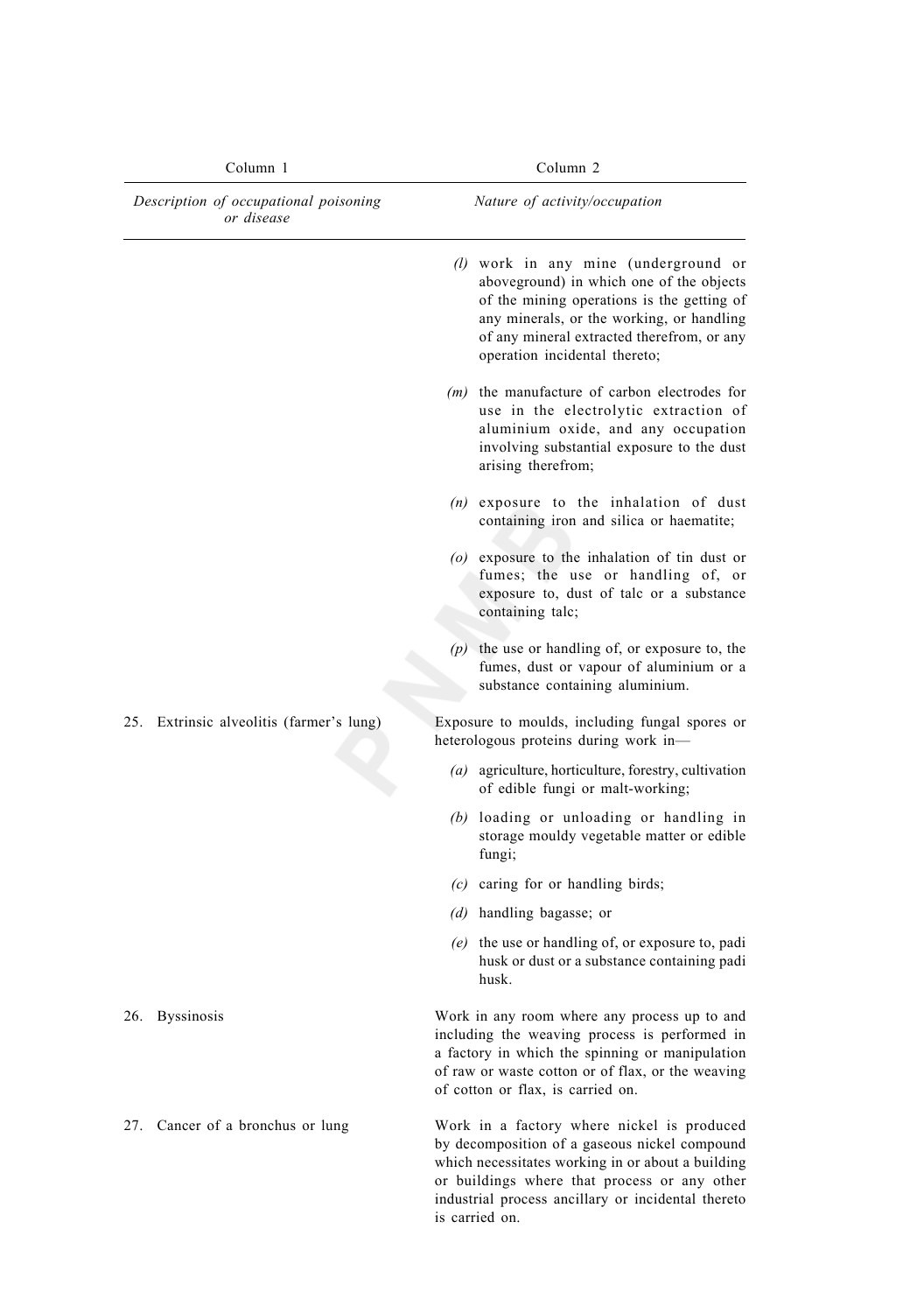| Column 1                                            | Column <sub>2</sub><br>Nature of activity/occupation                                                                                                  |  |
|-----------------------------------------------------|-------------------------------------------------------------------------------------------------------------------------------------------------------|--|
| Description of occupational poisoning<br>or disease |                                                                                                                                                       |  |
| Fibrotic diseases<br>28.                            | Any occupation involving lung, the use or handling<br>of, or exposure to, the fumes, dust or vapour of<br>coal or a substance containing coal.        |  |
| OTHER CONDITIONS                                    |                                                                                                                                                       |  |
| 29.<br>Cancer caused by-                            | Any occupation involving-                                                                                                                             |  |
| $(a)$ 4-aminobiphenyl                               | the use or handling of, or exposure to, the fumes,<br>dust or vapour of 4-aminobiphenyl or a substance<br>containing 4-aminobiphenyl;                 |  |
| $(b)$ Arsenic                                       | the use or handling of, or exposure to, the fumes<br>dust or vapour of arsenic or a substance containing<br>arsenic;                                  |  |
| Benzene<br>(c)                                      | the use or handling of, or exposure to, the fumes,<br>dust or vapour of benzene or a substance<br>containing benzene;                                 |  |
| Benzidine<br>(d)                                    | the use or handling of, or exposure to, the fumes,<br>dust or vapour of benzidine or a substance<br>containing benzidine;                             |  |
| (e) Bis-chloro methyl ether                         | the use or handling of, or exposure to, the fumes,<br>dust or vapour of bis-chloro methyl ether or a<br>substance containing bis-chloro methyl ether; |  |
| Chromium<br>(f)                                     | the use or handling of, or exposure to, the fumes,<br>dust or vapour of chromium or a substance<br>containing chromium;                               |  |
| Haematite<br>(g)                                    | the use or handling of, or exposure to, the fumes,<br>dust or vapour of haematite or a substance containing<br>haematite;                             |  |
| (h) Mustard gas                                     | the use or handling of, or exposure to, mustard<br>gas or a substance containing mustard gas;                                                         |  |
| $\beta$ -naphthylamine<br>(i)                       | the use or handling of, or exposure to, the fumes,<br>dust or vapour of $\beta$ -naphthylamine or a substance<br>containing $\beta$ -naphthylamine;   |  |
| $(i)$ Nickel                                        | the use or handling of, or exposure to, the fumes,<br>dust or vapour of nickel or a substance containing<br>nickel;                                   |  |
| $(k)$ Soots, tars and oils                          | the use or handling of, or exposure to, soots, tars<br>and oils;                                                                                      |  |
| Vinyl chloride<br>(1)                               | the use or handling of, or exposure to, the fumes,<br>dust or vapour of vinyl chloride or a substance<br>containing vinyl chloride;                   |  |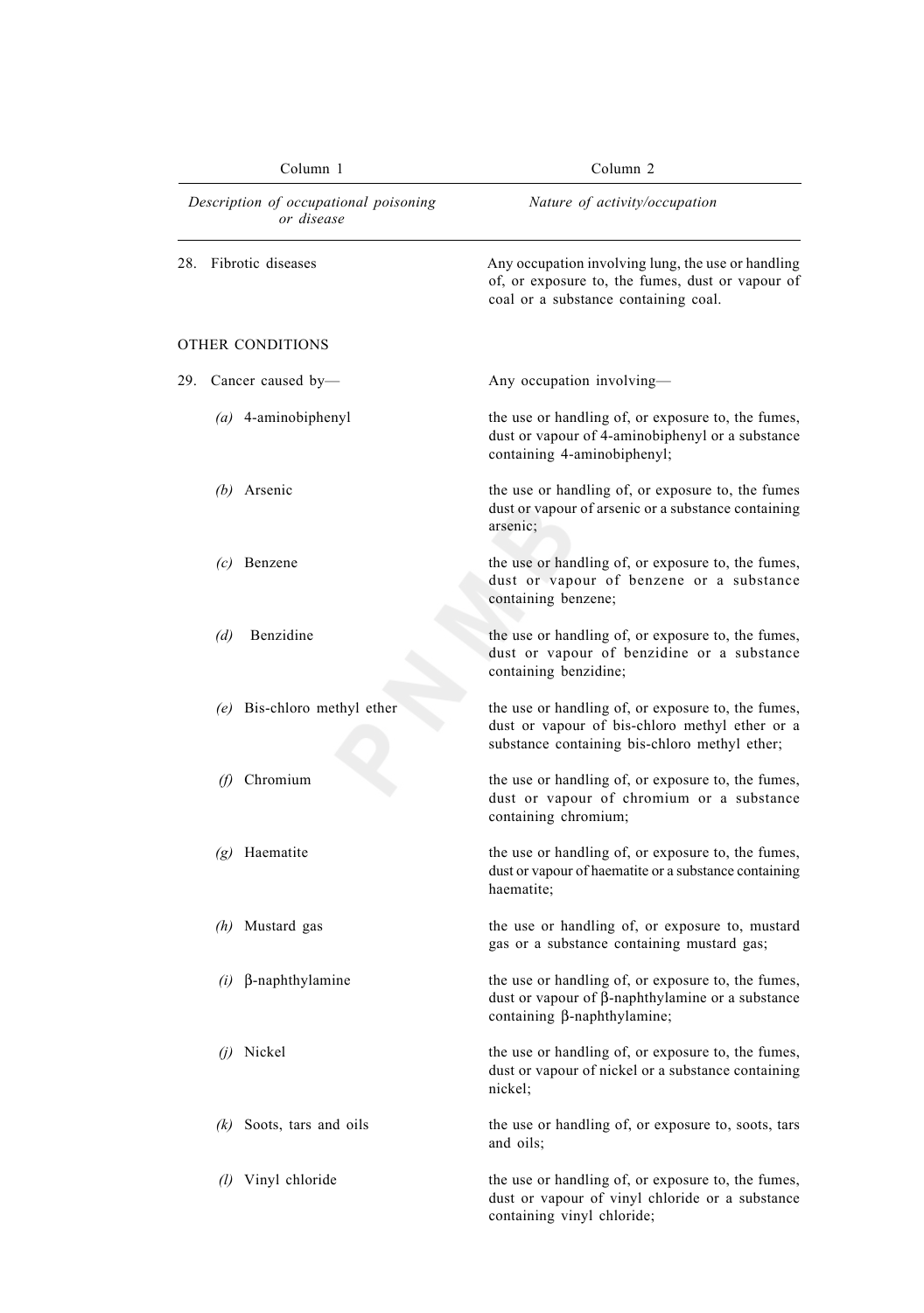| Column 1<br>Description of occupational poisoning<br>or disease |                                                                                                                              | Column <sub>2</sub><br>Nature of activity/occupation                                                                                                                                    |  |
|-----------------------------------------------------------------|------------------------------------------------------------------------------------------------------------------------------|-----------------------------------------------------------------------------------------------------------------------------------------------------------------------------------------|--|
|                                                                 |                                                                                                                              |                                                                                                                                                                                         |  |
|                                                                 | $(n)$ Acrylonitrile                                                                                                          | the use or handling of, or exposure to, the fumes,<br>dust or vapour of acrylonitrile or a substance<br>containing acrylonitrile;                                                       |  |
|                                                                 | $(o)$ 1,2-dibromoethane<br>(ethylene dibromide)                                                                              | the use or handling of, or exposure to, the fumes,<br>dust or vapour of ethylene dibromide or a<br>substance containing ethylene dibromide;                                             |  |
|                                                                 | $(p)$ Wood dust                                                                                                              | the use or handling of, or exposure to, wood<br>dust arising from the manufacture of wood<br>products;                                                                                  |  |
|                                                                 | $(q)$ Benz-o-pyrene                                                                                                          | the use or handling of, or exposure to, the fumes,<br>dust or vapour of benz-o-pyrene or a substance<br>containing benz-o-pyrene;                                                       |  |
|                                                                 | $(r)$ Formaldehyde                                                                                                           | the use or handling of, or exposure to, the gas<br>of formaldehyde.                                                                                                                     |  |
|                                                                 | 30. Heat radiation cataract                                                                                                  | Any occupation involving frequent or prolonged<br>exposure to the glare of, or rays from, molten<br>glass or molten or red-hot metal or frequent or<br>prolonged exposure to radiation. |  |
| 31.                                                             | Heat cramp or heat stroke                                                                                                    | Any occupation involving excessive exposure to<br>heat.                                                                                                                                 |  |
| 32.                                                             | Inflammation of the synovial<br>lining of the wrist joint and<br>tendon sheaths                                              | Any occupation involving manual labour or<br>frequent or repeated movement of the hand<br>or wrist.                                                                                     |  |
| 33.                                                             | Cramp of the hand or forearm due<br>to repetitive movements                                                                  | Any occupation involving prolonged periods<br>of hand writing, typing or other repetitive<br>movements of the fingers, hand or arm.                                                     |  |
| 34.                                                             | Compressed air illness or its<br>sequelae                                                                                    | Any occupation or process carried on in<br>compressed air or under water.                                                                                                               |  |
| 35.                                                             | Hearing impairment caused by noise                                                                                           | Any occupation involving excessive exposure<br>to industrial noise of high sound pressure level<br>in excess of 85 decibels over 8-hour period.                                         |  |
|                                                                 | 36. Diseases caused by vibration<br>(disorders of muscles, tendons,<br>bones, joints, peripheral blood<br>vessels or nerves) | Any occupation involving subjection to vibration.                                                                                                                                       |  |